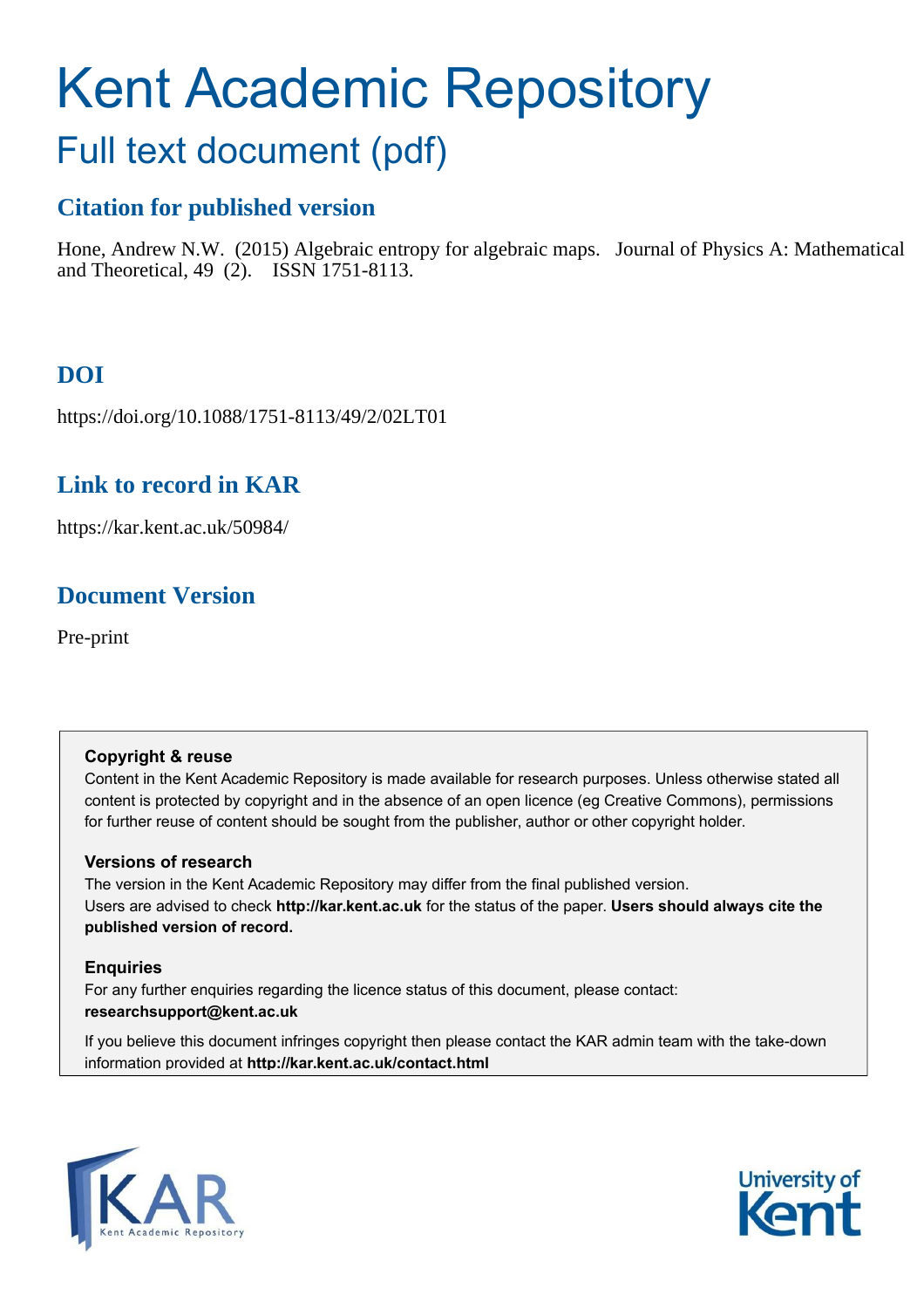### Algebraic entropy for algebraic maps

A.N.W. Hone $^{\dagger}$ , Orlando Ragnisco $^{\ddagger}$ , Federico Zullo $^{\ddagger}$ 

†SMSAS, University of Kent, Canterbury, U.K.

<sup>‡</sup>Dipartimento di Matematica e Fisica, Università di Roma Tre  $\&$ Istituto Nazionale di Fisica Nucleare, sezione di Roma Tre, Roma, Italy

#### Abstract

We propose an extension of the concept of algebraic entropy, as introduced by Bellon and Viallet for rational maps, to algebraic maps (or correspondences) of a certain kind. The corresponding entropy is an index of the complexity of the map. The definition inherits the basic properties from the definition of entropy for rational maps. We give an example with positive entropy, as well as two examples taken from the theory of Bäcklund transformations.

KEYWORDS: Algebraic entropy, algebraic maps, integrability tests.

# 1 Introduction

The notion of algebraic entropy was introduced to detect the integrability of discrete dynamical systems represented by rational transformations. The idea was simple: looking at the growth of the degree of the iterates of the map, exponential growth is a strong evidence for chaos, while polynomial growth means regular behaviour. Usually a transformation  $\phi$  of m-dimensional projective space  $\mathbb{P}^m$  is written in terms of  $m+1$ homogeneous coordinates; then the map is given by a set of  $m+1$  homogeneous polynomials of the same degree d. If there are no factorizations, the degrees  $d_n$  of the iterates  $\phi^n$  are given by  $d_n = d^n$ . However, if factorizations occur then the values of the degrees will drop down: this reduced growth in the complexity of the iterates is in general a good predictor of the integrability of the map [\[1,](#page-15-0) [5\]](#page-15-1); indeed, the factorization process has been used as a classification tool for integrable rational maps [\[5\]](#page-15-1). The algebraic entropy associated with a rational map is defined to be [\[1\]](#page-15-0)

$$
\mathcal{E} = \lim_{n \to \infty} \frac{\log(d_n)}{n}.
$$

The entropy can also be calculated for a rational map written in affine coordinates, in which case the degree of the map is the maximum of the degrees of the  $m$  rational functions which define it. An entropy equal to zero means a sub-exponential (usually polynomial) growth of the degrees. Many of the discrete integrable maps considered in the literature are not only rational but also birational, meaning that they have an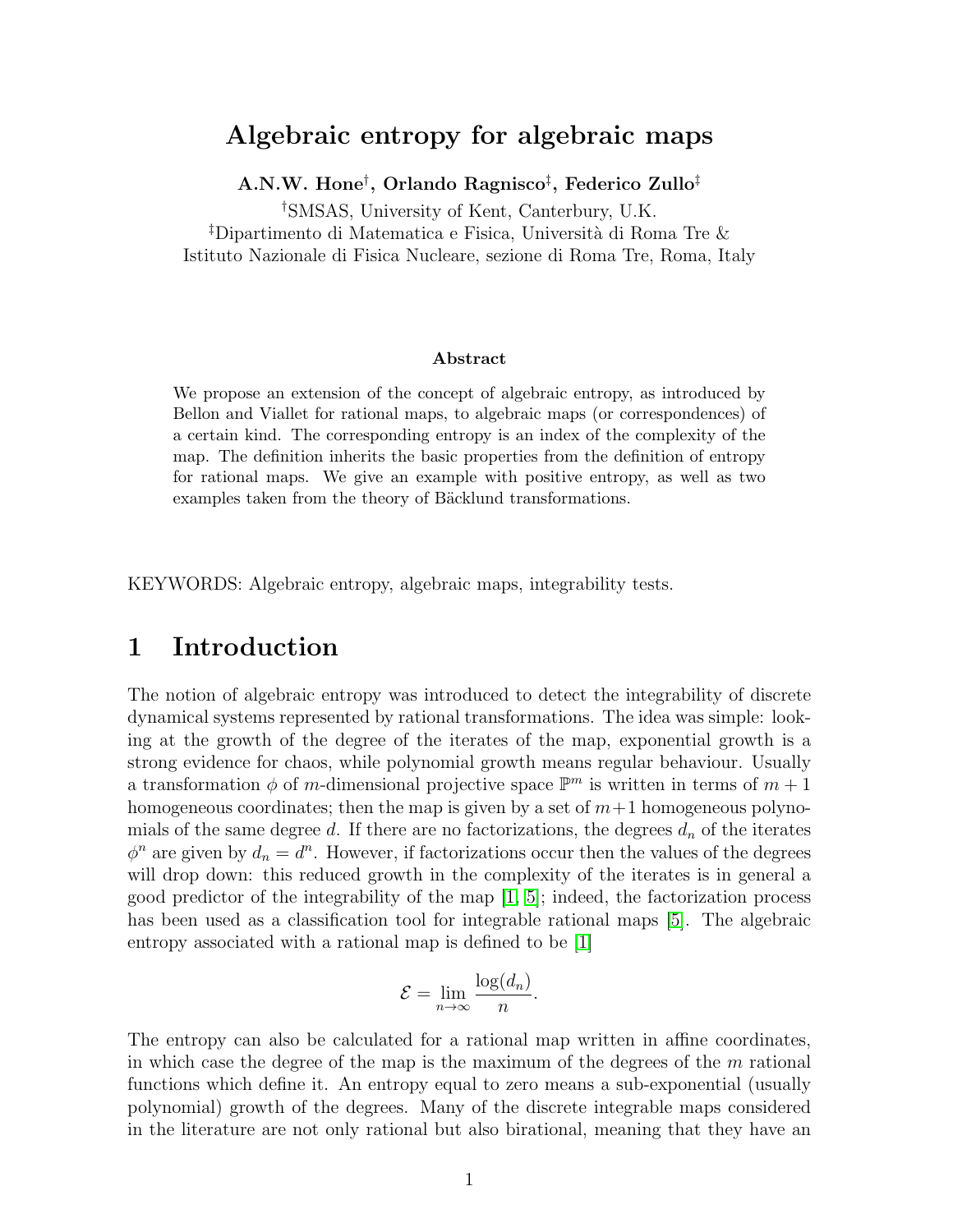<span id="page-2-0"></span>inverse which is itself a rational map. This requirement ensures that a given point doesn't have a proliferation of preimages under the mapping, a property which was deemed incompatible with integrability (see e.g. [\[2\]](#page-15-2) and references therein). For example, we can cite the case of a mapping associated with duplication on the Hesse cubic curve [\[9\]](#page-16-0): it has a rational invariant but it is rational, not birational, and the entropy is positive. However, there are also examples of birational maps with a transcendental invariant that are explicitly solvable, but have positive entropy [\[2\]](#page-15-2). Up to now a large number of birational maps have been analyzed; the two-dimensional case is the most thoroughly investigated (see e.g. [\[20\]](#page-16-1) and references therein), but there are also many results in three dimensions [\[12\]](#page-16-2).

<span id="page-2-4"></span><span id="page-2-1"></span>In this paper we propose a means to apply the algebraic entropy machinery to more complex situations, that is to algebraic maps or correspondences. Up until now, due to multivaluedness, the notion of algebraic entropy has not been defined for algebraic maps, although Veselov has suggested that a sub-exponential growth in the number of images is an indicator of integrability [\[19\]](#page-16-3). The most common examples of algebraic maps come from the theory of Bäcklund transformations for integrable finitedimensional Hamiltonian systems, which provided the original motivation for this work. Indeed, as will be seen in the following, in that setting the map is naturally defined on the field extension  $\mathbb{C}(\mathbf{x})[\beta]$ , where  $\beta$  is a primitive element, satisfying a polynomial equation of some degree N: it depends on the dynamical variables  $\mathbf{x} = (x_1, x_2, \ldots, x_m)$ in an m-dimensional phase space, and may also depend on additional parameters of the transformation; in the case of Bäcklund transformations for systems defined by a Lax representation, it is related to the characteristic equation of the Lax matrix (the spectral curve). It turns out that in this setting the primitive element is an algebraic function of the conserved quantities, so that the map is birational on any fixed orbit of the system. However, we shall see that our definition of algebraic entropy is applicable to a wider class of maps than just Bäcklund transformations.

<span id="page-2-3"></span><span id="page-2-2"></span>The paper is organized as follows. In section [2](#page-2-0) we describe how to associate an algebraic entropy to a certain class of maps whose components are defined in a field extension  $\mathbb{C}(\mathbf{x})[\beta]$ . In general, algebraic maps are multivalued (they are correspondences), and the components of their higher iterates are not defined within the original field extension, but to apply our approach we restrict ourselves to the class of maps where all iterates can be expressed in  $\mathbb{C}(\mathbf{x})[\beta]$ . In section 3 we consider two examples of non-integrable algebraic maps: the first fits into our scheme, and allows us to calculate the algebraic entropy, but the second does not. Bäcklund transformations (BTs) provide the most common examples of algebraic maps of the appropriate kind, and in section 4 we describe the general setting for these, while in section [5](#page-9-0) we shall give two examples of BTs, starting from a simple linearizable set of transformations (a discrete harmonic oscillator) and then considering the BT for a Hamiltonian with a cubic potential. The final section is reserved for some conclusions.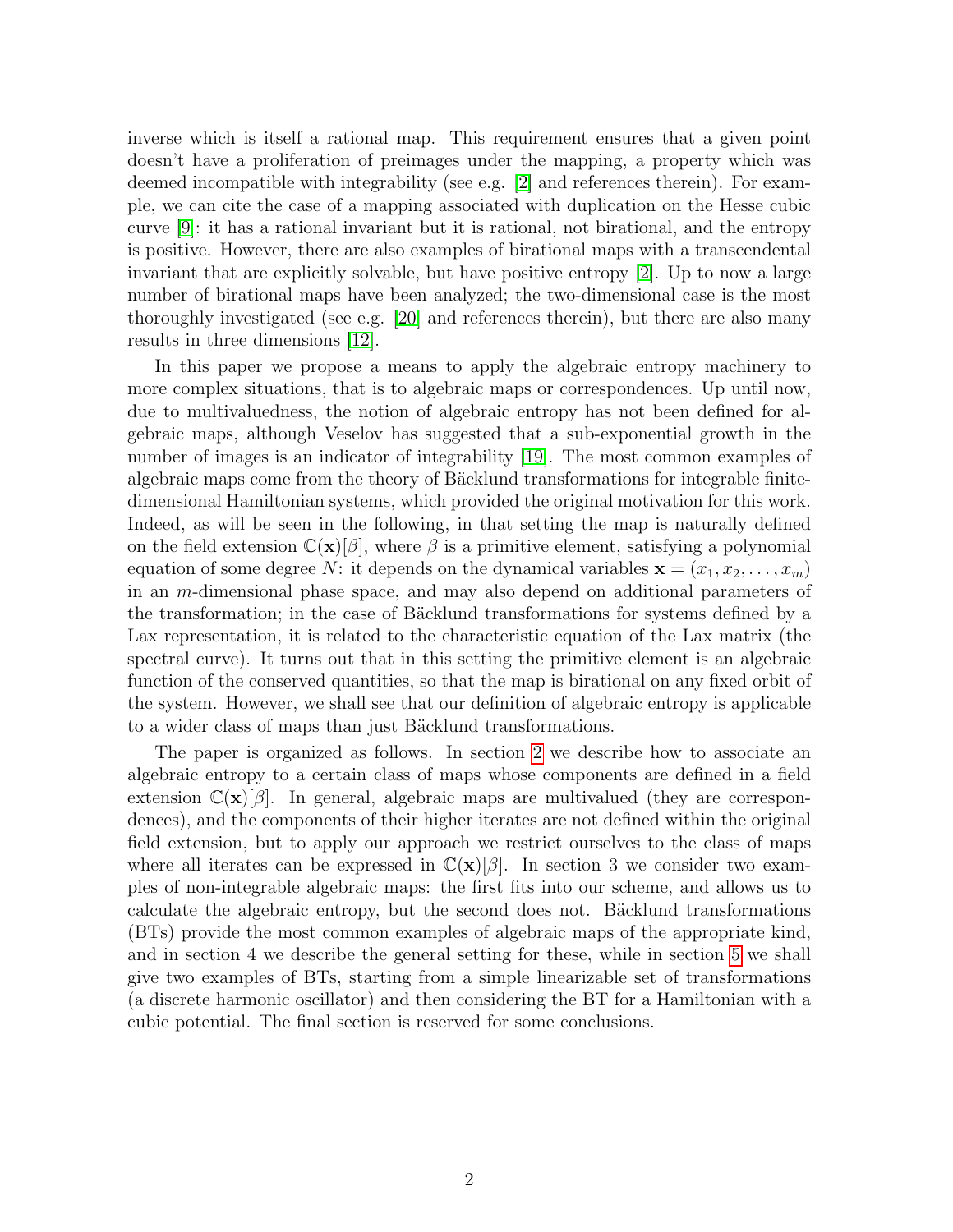### 2 Algebraic entropy for algebraic maps

Let us consider the field  $\mathbb{C}(\mathbf{x})$  of rational functions of the dynamical variables x in an m-dimensional phase space. For example, when m is even,  $\bf{x}$  could be the set of canonically conjugate variables of a Hamiltonian mechanical system. The ground field is taken to be C, the field of complex numbers, but in particular examples we could restrict this to be R or Q, or extend it to the field of rational functions  $\mathbb{C}(\mu)$ , where  $\mu$ indicates a set of parameters on which the transformations considered depend. Next, we consider  $\mathbb{C}(\mathbf{x})[\beta]$ , a simple extension of  $\mathbb{C}(\mathbf{x})$  of degree N, where  $\beta$  satisfies an irreducible polynomial equation of degree N defined over  $\mathbb{C}(\mathbf{x})$ , that is

<span id="page-3-3"></span><span id="page-3-0"></span>
$$
P_N(\beta) \equiv \beta^N + \sum_{k=0}^{N-1} c_k(\mathbf{x}) \beta^k = 0,
$$
\n(1)

where the coefficients  $c_k$  are rational functions of  $\mathbf{x} = (x_1, x_2, \dots, x_m)$ . Now  $\mathbb{C}(\mathbf{x})[\beta]$  is a vector space of dimension N over  $\mathbb{C}(\mathbf{x})$ , hence any  $f \in \mathbb{C}(\mathbf{x})[\beta]$  can be written as

<span id="page-3-5"></span>
$$
f = \sum_{j=1}^{N} \hat{a}_j \beta^{(j)},
$$
\n(2)

where  $\hat{a}_j \in \mathbb{C}(\mathbf{x})$  and the independent elements  $\beta^{(1)}, \beta^{(2)}, \ldots, \beta^{(N)}$  form a basis [\[21\]](#page-16-4). For the purposes of our discussion it will be convenient to take the fixed basis  $1, \beta, \ldots, \beta^{N-1}$ and write

<span id="page-3-1"></span>
$$
\mathbb{C}(\mathbf{x})[\beta] = \left\{ a_0 + a_1 \beta + \dots + a_{N-1} \beta^{N-1} \mid a_k \in \mathbb{C}(\mathbf{x}) \right\}.
$$

However, the definition of entropy presented below is independent of the choice of basis.

We now consider an *m*-dimensional map  $\phi : \mathbb{C}^m \to \mathbb{C}^m$  whose components are defined over  $\mathbb{C}(\mathbf{x})[\beta]$ , given by

<span id="page-3-4"></span>
$$
\phi: \quad \mathbf{x} \mapsto \tilde{\mathbf{x}} = \sum_{j=0}^{N-1} \mathbf{a}_j(\mathbf{x}) \beta^j,
$$
 (3)

where each coefficient  $a_j$  is an m-component vector of rational functions in  $\mathbb{C}(\mathbf{x})$ , and  $\beta = \beta(\mathbf{x})$  satisfies [\(1\)](#page-2-1). Note that, in general,  $\phi$  defined by [\(3\)](#page-2-2) is multivalued, so is not really a "map" as such; it is a correspondence of degree N, since from  $(1)$  there are N different choices of  $\beta$ . If we wish to measure the growth of  $\phi$  under iteration, then we immediately encounter the problem that the number of images proliferates (typically there are  $N^n$  images after n steps), and what is worse, generically the components of  $\phi^2(\mathbf{x})$  and all subsequent iterates are not defined over  $\mathbb{C}(\mathbf{x})[\beta]$ , but require a further field extension at each step. In order to avoid the latter problem, we restrict ourselves to maps which satisfy the condition that  $\hat{\beta} = \beta(\tilde{\mathbf{x}}) = \beta(\phi(\mathbf{x})) \in \mathbb{C}(\mathbf{x})[\beta]$ , so that

<span id="page-3-6"></span><span id="page-3-2"></span>
$$
\tilde{\beta} = \sum_{j=0}^{N-1} b_j(\mathbf{x}) \beta^j,
$$
\n(4)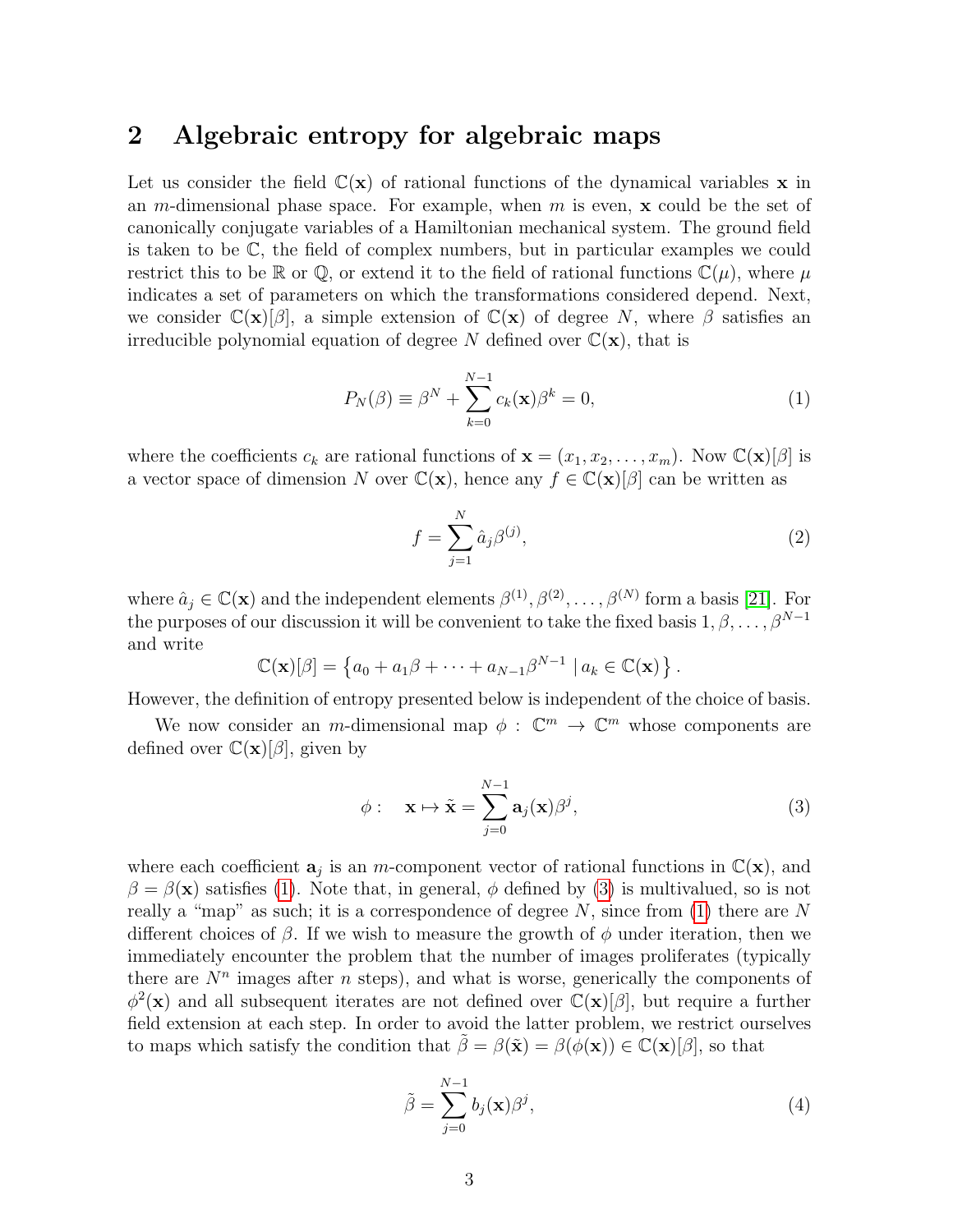for some coefficients  $b_j \in \mathbb{C}(\mathbf{x})$ . By definition,  $\tilde{\beta}$  satisfies the equation

$$
\tilde{\beta}^N + \sum_{k=0}^{N-1} c_k(\tilde{\mathbf{x}})\tilde{\beta}^k = 0,
$$
\n(5)

with  $\tilde{\mathbf{x}} = \phi(\mathbf{x})$  defined by [\(3\)](#page-2-2).

Given an algebraic map [\(3\)](#page-2-2) satisfying the condition [\(4\)](#page-2-3), we can write down a pair of recurrence relations that determine the iterates  $\mathbf{x}_n = \phi^n(\mathbf{x})$ , with the initial condition  $\mathbf{x}_0 = \mathbf{x}$ , namely

$$
\mathbf{x}_n = \sum_{k=0}^{N-1} \mathbf{a}_k(\mathbf{x}_{n-1}) \beta_{n-1}^k, \qquad \beta_n = \sum_{k=0}^{N-1} b_k(\mathbf{x}_{n-1}) \beta_{n-1}^k,
$$
(6)

where  $\beta_n = \beta(\mathbf{x}_n)$ . Since  $\beta$  is defined by [\(1\)](#page-2-1), we have

<span id="page-4-0"></span>
$$
\beta_n^N + \sum_{k=0}^{N-1} c_k(\mathbf{x}_n) \beta_n^k = 0.
$$
 (7)

Due to the recurrence for  $\beta_n$  in [\(6\)](#page-3-0), the powers of  $\beta_n$  and the coefficents  $\mathbf{a}_k(\mathbf{x}_n)$  on the right-hand side of the equation for  $x_n$  can be rewritten as elements of  $\mathbb{C}(x)[\beta]$ , with  $\beta_0 = \beta$  and  $\mathbf{x}_0 = \mathbf{x}$ , leading to expressions of the form

$$
\mathbf{x}_n = \sum_{k=0}^{N-1} \mathbf{a}_{k,n}(\mathbf{x}) \beta^k, \qquad \beta_n = \sum_{k=0}^{N-1} b_{k,n}(\mathbf{x}) \beta^k,
$$
 (8)

where each component of the vector  $\mathbf{a}_{k,n}$ , and each coefficient  $b_{k,n}$ , belongs to  $\mathbb{C}(\mathbf{x})$ . Notice that the multivaluedness of  $\beta_n$  in [\(8\)](#page-3-1) only enters through the initial choice of  $\beta$ , one of the N roots of [\(1\)](#page-2-1). Now each component  $a_{k,n}^{(j)}$  of  $\mathbf{a}_{k,n}$  is a rational function of **x**, with degree given by the maximum of the degrees of the numerator and denominator, and we define

$$
\deg \mathbf{a}_{k,n} := \max_{j \in \{1,\dots,m\}} (\deg a_{k,n}^{(j)}).
$$

Then we define the algebraic entropy of the map [\(3\)](#page-2-2) as follows:

**Definition 2.1** For the map  $\phi$ , the degree of the nth iterate  $\mathbf{x}_n$ , as in [\(8\)](#page-3-1), is defined to be

$$
d_n := \max_{k \in \{0, \ldots, N-1\}} (\deg \mathbf{a}_{k,n})
$$
\n<sup>(9)</sup>

Then the algebraic entropy of  $\phi$  is

$$
\mathcal{E} = \lim_{n \to \infty} \frac{\log(d_n)}{n}.
$$
\n(10)

For  $N = 1$ , the formula [\(9\)](#page-3-2) reduces to that for the degree of a rational map given in affine coordinates, and so the above definition coincides with that of the algebraic entropy for rational maps [\[1\]](#page-15-0). The definition of degree in [\(9\)](#page-3-2) is not preserved under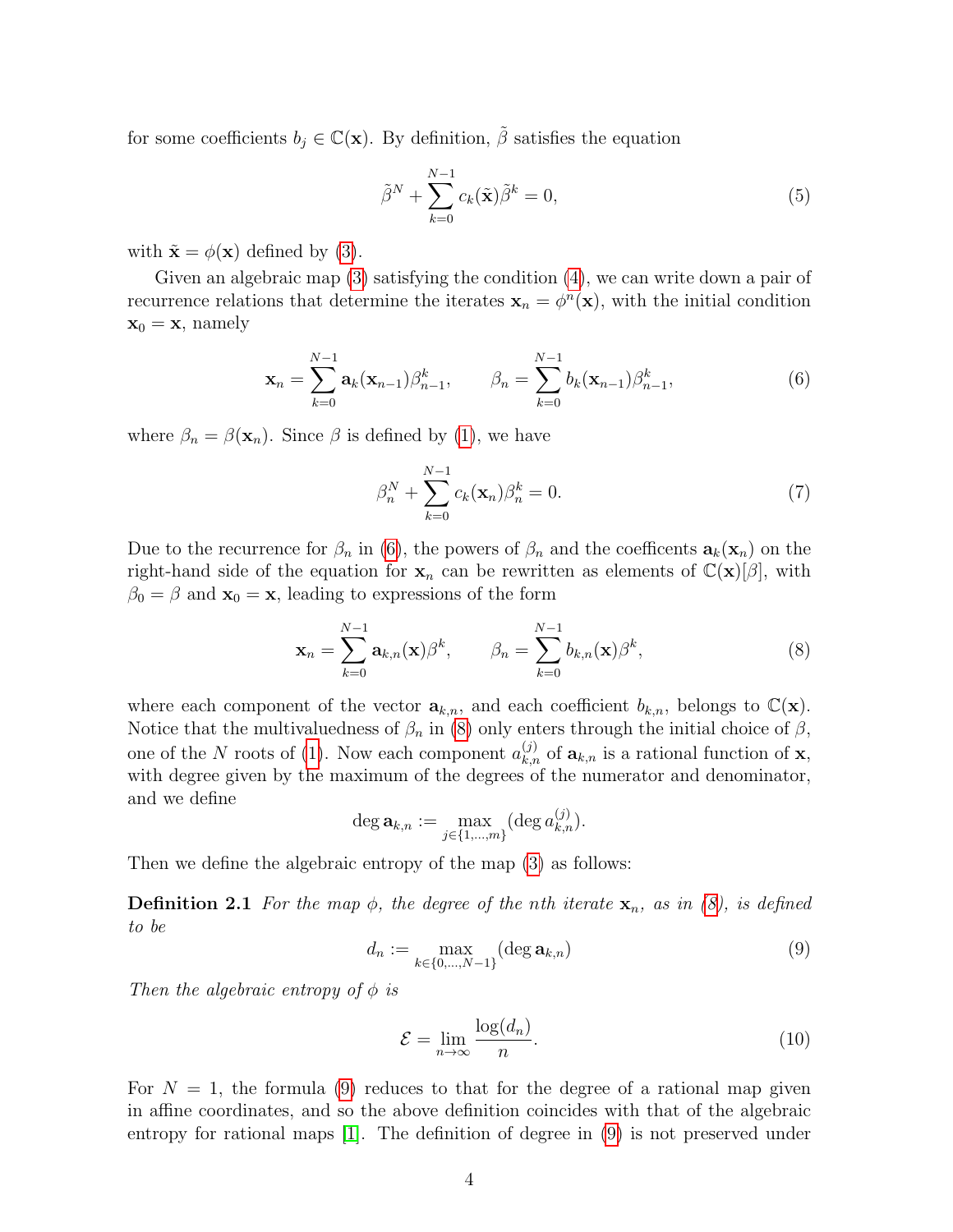<span id="page-5-1"></span>change of basis in  $\mathbb{C}(\mathbf{x})[\beta]$ , considered as a vector space over  $\mathbb{C}(\mathbf{x})$ . However, if the elements of  $\mathbb{C}(\mathbf{x})[\beta]$  are expanded with respect to a different basis, as in [\(2\)](#page-2-4), then in the limit the value of the entropy will remain the same. One could use various alternative definitions of degree, which are manifestly invariant under change of basis, by exploiting the algebra structure of  $\mathbb{C}(\mathbf{x})[\beta]$  (see the first chapter of [\[21\]](#page-16-4) for details). To be precise, in any given basis, multiplication by an element  $f \in \mathbb{C}(\mathbf{x})[\beta]$  can be represented by a matrix  $F = (F_{jk})$  whose elements belong to  $\mathbb{C}(\mathbf{x})$ , i.e. for any  $g = \sum \hat{b}_j \beta^{(j)} \in \mathbb{C}(\mathbf{x})[\beta]$ the product with f can be expanded as  $f \cdot g = \sum_{j,k=1}^{N} F_{jk}(\mathbf{x}) \hat{b}_k(\mathbf{x}) \beta^{(j)}$ . Then coefficients of the characteristic polynomial of F, and in particular the trace  $S(f) = tr F$ , and the norm  $Nm(f) = \det F$ , are independent of the basis.

<span id="page-5-0"></span>**Remark 2.2** As an alternative to the definition  $(9)$ , the growth of  $\phi$  could be measured by replacing  $d_n$  with one of the quantities  $d_{S,n}$  or  $d_{Nm,n}$ , given by the maximum of the traces/norms of the components of  $\mathbf{x}_n$ , respectively. Yet we expect that  $d_{\mathbf{S},n} = d_n + O(1)$ , and  $d_{Nm,n} = Nd_n + O(1)$ ; so either of these alternatives should leave the value of  $\mathcal E$ unchanged.

There is another way to interpret the map [\(3\)](#page-2-2) together with the condition [\(4\)](#page-2-3): one can view  $\beta$  as an additional coordinate adjoined to **x**, so that [\(3\)](#page-2-2) and [\(4\)](#page-2-3) define a rational map in  $(m + 1)$ -dimensional affine space. In that setting, the equation [\(1\)](#page-2-1), defines a submanifold of codimension one, that is

<span id="page-5-4"></span><span id="page-5-3"></span><span id="page-5-2"></span>
$$
\mathcal{M}_P := \{ (\mathbf{x}, \beta) \in \mathbb{C}^{m+1} \, | \, P_N(\beta) = 0 \},
$$

and it is an invariant submanifold whenever [\(5\)](#page-3-3) holds for all  $(\mathbf{x}, \beta) \in \mathcal{M}_P$ .

**Remark 2.3** Any rational map in  $\mathbb{C}^{m+1}$  with a rational first integral H defines an algebraic map in  $\mathbb{C}^m$ , of the required form for Definition [2.1](#page-3-4) to be applied. Indeed, if we isolate one of the coordinates, denoted  $\beta$ , then the map for  $(\mathbf{x}, \beta) \in \mathbb{C}^{m+1}$  can always be written in the form of [\(3\)](#page-2-2) coupled with a condition of the form  $(4)$ , by restricting to a fixed level set  $H(\mathbf{x}, \beta) = h$  (and clearing denominators where necessary). Each level set is an invariant submanifold of codimension one, defined by the vanishing of a polynomial in  $\beta$  of the form [\(1\)](#page-2-1), for some N.

In the next section, by exploiting the preceding remark, we present an example of an algebraic map for which Definition [2.1](#page-3-4) is relevant, and give another example where our approach cannot be applied. Algebraic recurrences of the form [\(6\)](#page-3-0) also arise naturally via iteration of Bäcklund transformations, as will be explained subsequently.

# 3 Non-integrable examples in two dimensions

We now consider two different examples of algebraic maps in dimension  $m = 2$ . In both cases, we have a field extension of degree  $N = 2$ . For the first example, we are able to obtain a condition of the form [\(4\)](#page-2-3), and use this to calculate the degrees of the iterates according to [\(9\)](#page-3-2), and hence find the algebraic entropy. However, for the second example we prove that [\(4\)](#page-2-3) cannot hold, so Definition [2.1](#page-3-4) does not apply.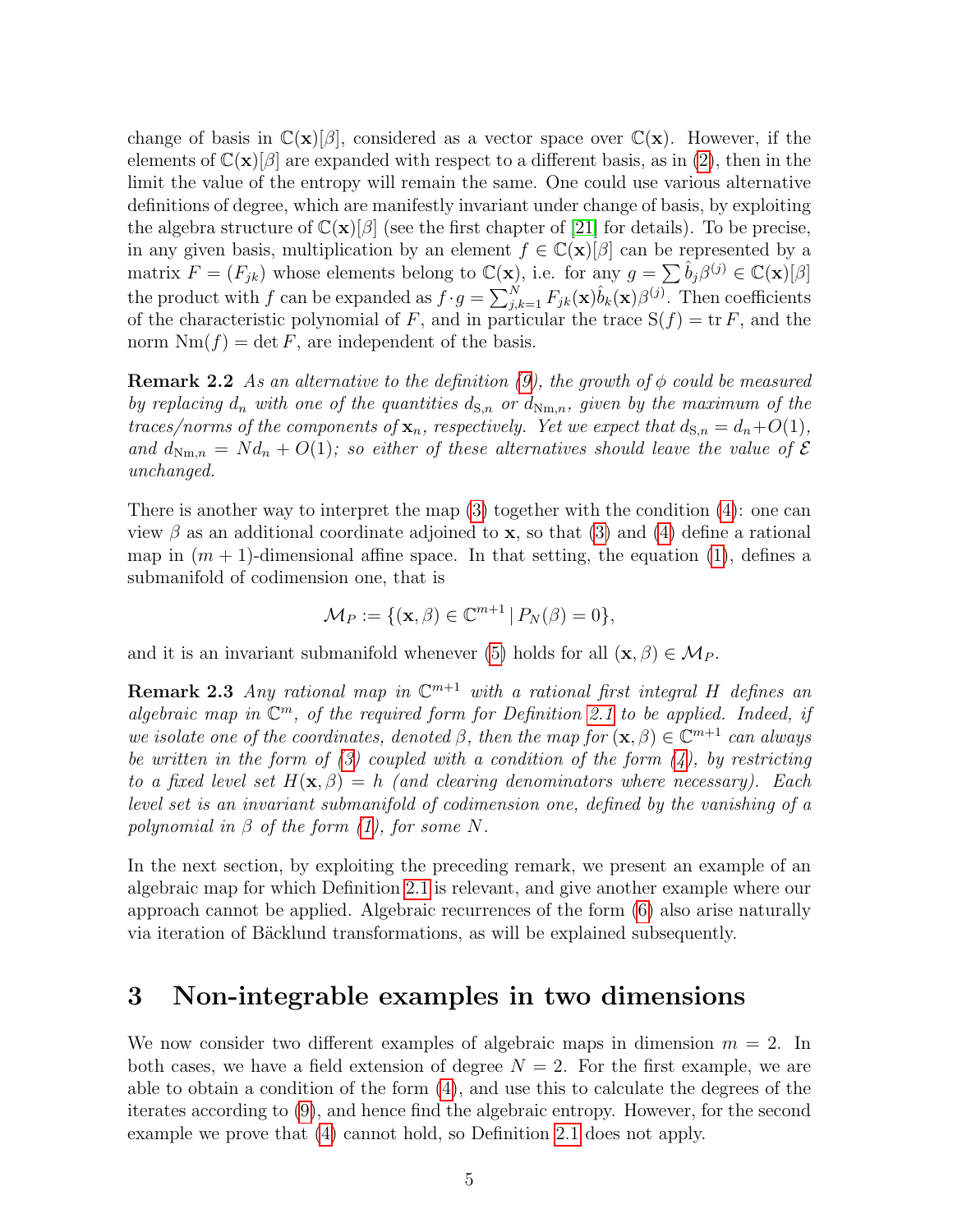#### 3.1 An example from a trace map

Starting from the algebraic map

$$
\left(\begin{array}{c} x \\ y \end{array}\right) \mapsto \left(\begin{array}{c} \tilde{x} \\ \tilde{y} \end{array}\right) = \left(\begin{array}{c} y \\ \beta \end{array}\right),\tag{11}
$$

with

$$
\beta^2 - axy\beta + x^2 + y^2 + b = 0 \tag{12}
$$

where  $a, b$  are arbitrary parameters, we seek a condition of the form  $(4)$ . Since the equation [\(12\)](#page-5-0) is of degree 2 in  $\beta$ , we should have

$$
\tilde{\beta} = b_0(x, y) + b_1(x, y)\beta,
$$
\n(13)

where  $b_0$  and  $b_1$  are rational functions of their arguments. Then  $\tilde{\beta}$  should also satisfy

<span id="page-6-2"></span>
$$
\tilde{\beta}^2 - a\tilde{x}\tilde{y}\tilde{\beta} + \tilde{x}^2 + \tilde{y}^2 + b = 0,
$$

and, upon using [\(11\)](#page-5-1), this becomes

<span id="page-6-0"></span>
$$
\tilde{\beta}^2 - ay\beta\tilde{\beta} + y^2 + \beta^2 + b = 0.
$$
\n(14)

Now, by subtracting [\(12\)](#page-5-0) from [\(14\)](#page-5-2), we find

$$
(\tilde{\beta} - x)(\tilde{\beta} - ay\beta + x) = 0.
$$
\n(15)

There are two different choices for  $\tilde{\beta}$  as elements of  $\mathbb{C}(x, y)[\beta]$ , but taking the first factor in [\(15\)](#page-5-3) leads to a map with all orbits having period 3, so we take the second choice, that is

$$
\tilde{\beta} = ay\beta - x,\tag{16}
$$

and hence we have  $b_0 = -x$  and  $b_1 = ay$ .

Iteration of the map [\(11\)](#page-5-1), together with the condition [\(16\)](#page-5-4), generates the recurrence relations

<span id="page-6-1"></span>
$$
x_n = y_{n-1}, \n y_n = \beta_{n-1}, \n \beta_n = ay_{n-1}\beta_{n-1} - x_{n-1}
$$
\n(17)

for  $n \geq 1$ , with initial conditions

$$
x_0 = x, \qquad y_0 = y, \qquad \beta_0 = \beta = \beta(x, y).
$$

Clearly  $x_n$  belongs to  $\mathbb{C}(x, y)[\beta]$ , so we have

$$
x_n = a_{0,n}(x, y) + a_{1,n}(x, y)\beta
$$
\n(18)

for suitable rational functions (in fact, polynomials)  $a_{0,n}$  and  $a_{1,n}$ ; and since  $y_n =$  $x_{n-1}$  it is sufficient to consider  $x_n$  alone and calculate the degree  $d_n = \deg x_n =$ max(deg  $a_{0,n}$ , deg  $a_{1,n}$ ). Now  $x_0 = x$ ,  $x_1 = y$ ,  $x_2 = \beta$ , giving  $d_0 = 1 = d_1$  and  $d_2 = 0$ ,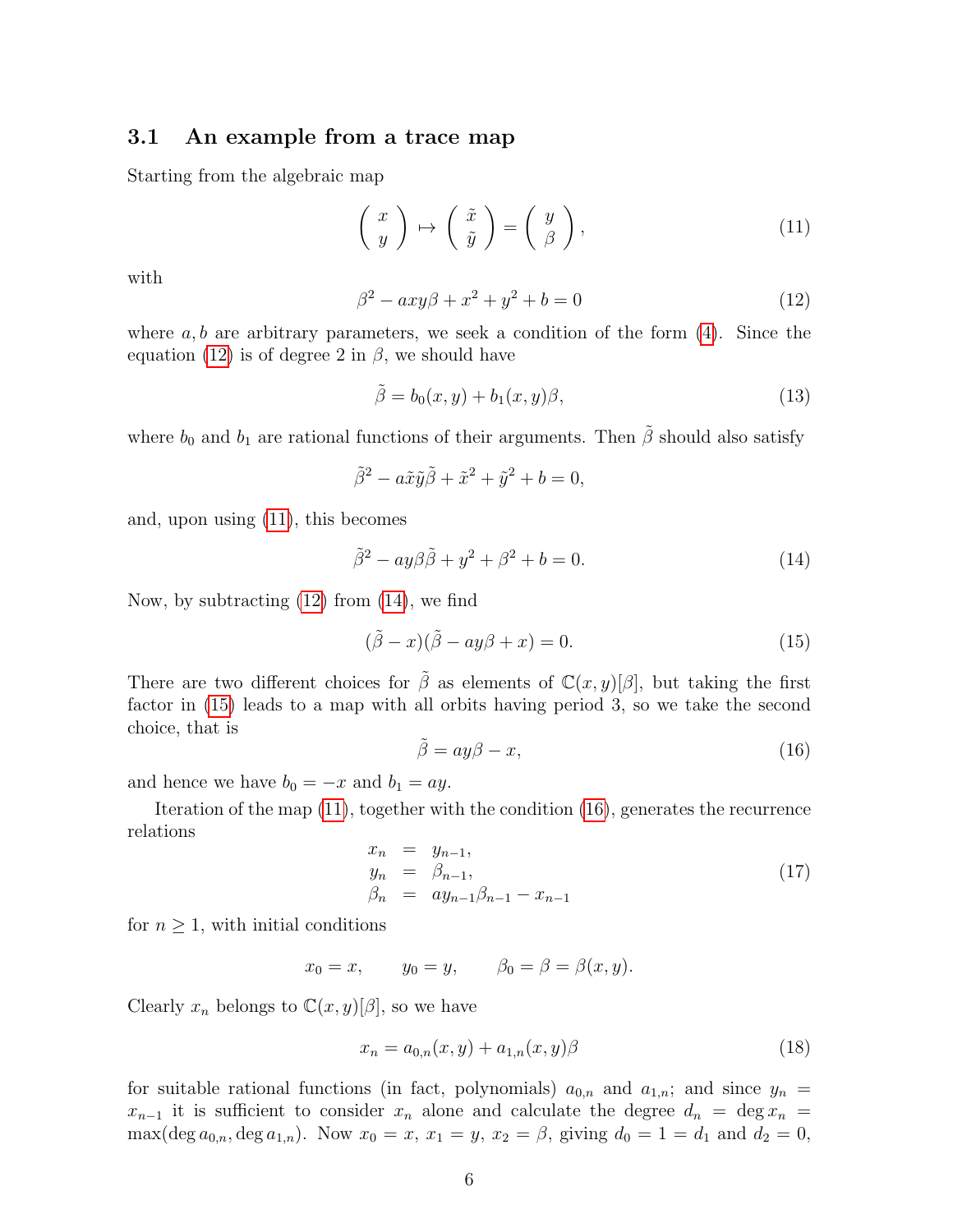while empirically for  $n \geq 3$  we find that  $\deg a_{0,n} = \deg a_{1,n} = d_n$  and the sequence of degrees goes

$$
1, 3, 6, 11, 19, 32, 53, 87, 142, 231, 375, \ldots,
$$

so by inspection we see that the differences are Fibonacci numbers, i.e.

$$
d_{n+1} - d_n = f_n \quad \text{for} \quad n \ge 2,
$$

with  $f_1 = f_2 = 1$ ,  $f_{n+2} = f_{n+1} + f_n$ . This gives a linear recurrence of third order for the degrees, that is

$$
d_{n+3} - 2d_{n+2} + d_n = 0,
$$

with characteristic equation  $(\zeta - 1)(\zeta^2 - \zeta - 1) = 0$ , so  $d_n \sim C\zeta^n$  with  $C > 0$  and  $\zeta$ being the golden mean, and the entropy is

<span id="page-7-0"></span>
$$
\mathcal{E} = \log\left(\frac{1+\sqrt{5}}{2}\right). \tag{19}
$$

The algebraic map [\(11\)](#page-5-1) arises by applying the construction in Remark [2.3](#page-4-0) to the birational map

<span id="page-7-1"></span>
$$
\begin{pmatrix} x \\ y \\ z \end{pmatrix} \mapsto \begin{pmatrix} y \\ z \\ ayz - x \end{pmatrix}, \tag{20}
$$

which is the Fibonacci trace map appearing in the theory of quasicrystals (see [\[16\]](#page-16-5) and references for details). This map is volume-preserving (but orientation-reversing) and has the first integral

$$
H = axyz - x^2 - y^2 - z^2,
$$

from which one sees that [\(11\)](#page-5-1) arises by restricting to a fixed level set  $H = b$  and eliminating the variable  $z = \beta$ . For comparison, it is interesting to apply the standard algebraic entropy test directly to the map [\(20\)](#page-6-0), whose iterates are equivalent to those of the recurrence

<span id="page-7-2"></span>
$$
x_{n+3} = ax_{n+1}x_{n+2} - x_n.
$$
 (21)

All of the iterates are polynomials in the initial values  $x_0 = x, x_1 = y, x_2 = z$ , and for  $n \geq 0$  the sequence of degrees  $d_n = \deg x_n$  begins

$$
1, 1, 1, 2, 3, 5, 8, 13, 21, 34, 55, 89, 144, \ldots
$$

For  $n \geq 1$  this is the Fibonacci sequence, as can be proved directly from [\(21\)](#page-6-1) by noting that

<span id="page-7-4"></span><span id="page-7-3"></span>
$$
\hat{d}_{n+3} = \max(\hat{d}_{n+1} + \hat{d}_{n+2}, \hat{d}_n)
$$

and using the fact that  $\hat{d}_{n+1}+\hat{d}_{n+2} > \hat{d}_n$ , so the Fibonacci recurrence  $\hat{d}_{n+3} = \hat{d}_{n+2}+\hat{d}_{n+1}$ holds for all  $n \geq 0$ . This immediately implies that the algebraic entropy is the logarithm of the golden mean, in agreement with the value [\(19\)](#page-6-2) found for the corresponding algebraic map [\(11\)](#page-5-1). Notice however that in any case the entropy of the map [\(20\)](#page-6-0) yields an upper bound for the entropy of the restricted map [\(11\)](#page-5-1).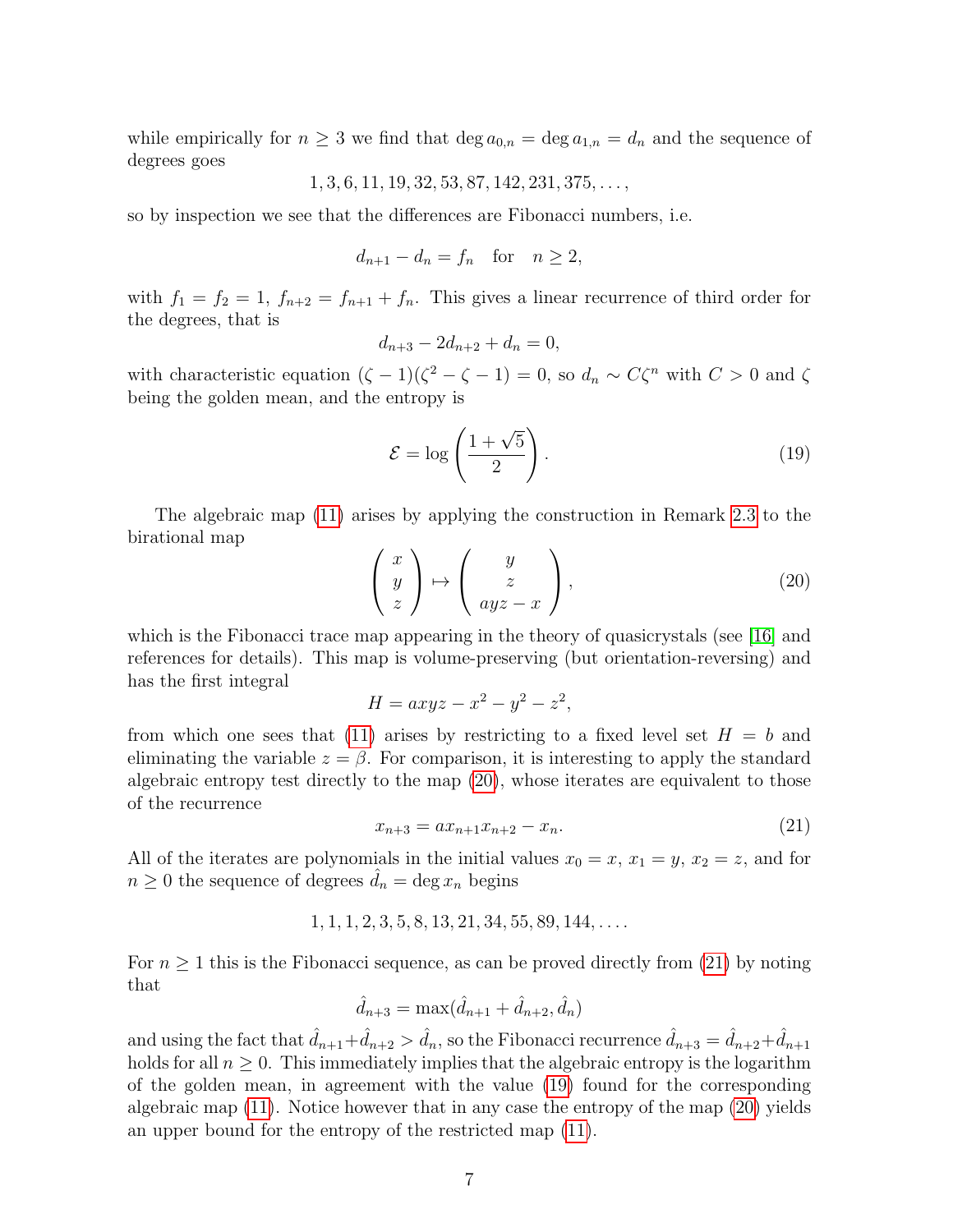The map [\(20\)](#page-6-0) appears in various other contexts. For  $a = 3$  it can be used to generate sequences of Markoff numbers, which appear in Diophantine approximation theory. On a fixed level set of the first integral  $H$  it is equivalent to iteration of the recurrence

$$
x_{n+3}x_n = x_{n+2}^2 + x_{n+1}^2 + b,
$$

which has the Laurent property (and arises from a cluster algebra when  $b = 0$ ). One of us has considered orbits defined over Q [\[8\]](#page-16-6), applying the Diophantine integrability test proposed in [\[4\]](#page-15-3), to find that generically the logarithmic heights  $h_n$  of iterates grow at the same rate as the degrees, so that  $(\log h_n)/n$  tends to the same limit [\(19\)](#page-6-2).

#### 3.2 The Cohen map

The algebraic map

$$
\left(\begin{array}{c} x \\ y \end{array}\right) \mapsto \left(\begin{array}{c} \tilde{x} \\ \tilde{y} \end{array}\right) = \left(\begin{array}{c} y \\ \beta - x \end{array}\right),\tag{22}
$$

with

<span id="page-8-0"></span>
$$
\beta^2 - y^2 - \epsilon^2 = 0,\t\t(23)
$$

is known as the Cohen map, with the positive choice of square root  $\beta = \sqrt{y^2 + \epsilon^2}$ taken for  $(x, y) \in \mathbb{R}^2$ . It is a symplectic map of standard type. The parameter  $\epsilon \neq 0$ is inessential, as it can be removed by rescaling. This map is very interesting because numerical experiments suggest that it should be integrable, with the real orbits being closed curves that foliate the plane. However, it has been shown that this map has no algebraic first integral [\[17\]](#page-16-7), and it is not one of the maps of standard type admitting an analytic first integral classified by Suris [\[18\]](#page-16-8). Nevertheless, integrability arises in the limit  $\epsilon \to 0$ , which gives the recurrence

$$
x_{n+2} + x_n = |x_{n+1}|.
$$

For real orbits, upon noting that  $|x| = \max(x, -x)$ , the latter is seen to be "tropical" (it is defined in the  $(max, +)$  algebra), and it turns out that for this tropical map all orbits are periodic with period 9 [\[3\]](#page-15-4).

If we would wish to apply Definition [2.1](#page-3-4) to [\(22\)](#page-7-0), then a condition of the form

$$
\tilde{\beta} = p(x, y) + q(x, y)\beta \tag{24}
$$

is required, for rational functions  $p, q \in \mathbb{C}(x, y)$ . From [\(23\)](#page-7-1), we must also have

$$
\tilde{\beta}^2 - (\beta - x)^2 - \epsilon^2 = 0.
$$
 (25)

Substituting for  $\tilde{\beta}$  from [\(24\)](#page-7-2) and using [\(23\)](#page-7-1) to eliminate terms in  $\beta^2$  from [\(25\)](#page-7-3), we obtain the equation

<span id="page-8-1"></span>
$$
(q2 - 1)(y2 + \epsilon2) + p2 - x2 - \epsilon2 + 2(pq + x)\beta = 0.
$$
 (26)

For this equation told in  $\mathbb{C}(x,y)[\beta]$ , the coefficients of both  $\beta^0$  and  $\beta^1$  must vanish. The coefficient of  $\beta$  in [\(26\)](#page-7-4) gives

$$
q=-\frac{x}{p},
$$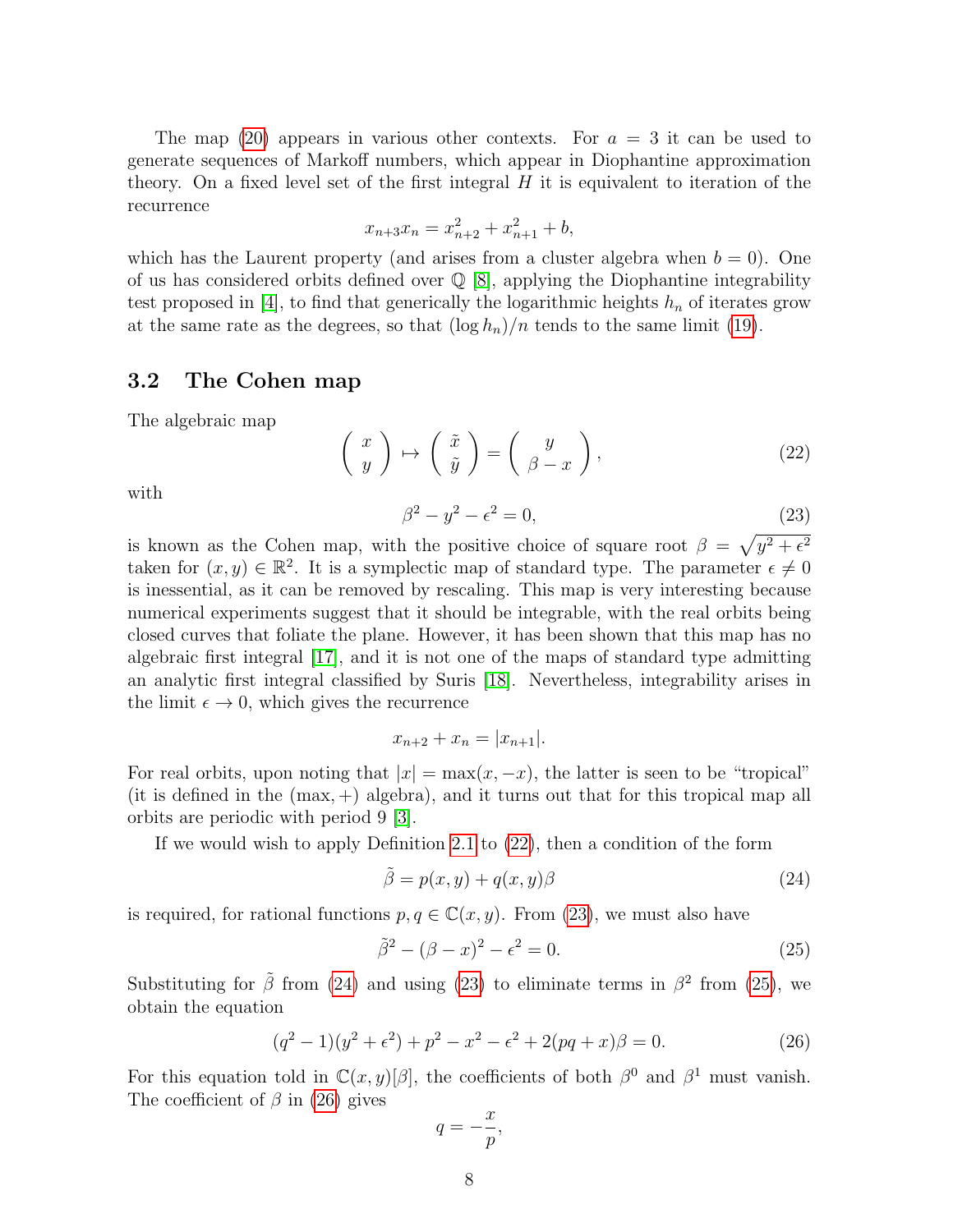and substituting this back into the other coefficient gives the quartic equation

$$
p^4 - (x^2 + y^2 + 2\epsilon^2)p^2 + x^2(y^2 + \epsilon^2) = 0
$$

for p, which contradicts the assumption that  $p \in \mathbb{C}(x, y)$ . This shows that Definition [2.1](#page-3-4) cannot be applied to [\(22\)](#page-7-0), because the components of higher iterates of this map are not defined in  $\mathbb{C}(x, y)[\beta]$ .

#### 4 Algebraic maps from Bäcklund transformations

We consider a finite-dimensional integrable system described by a Lax matrix  $L(\mathbf{x}, \lambda)$ ; the elements of the Lax matrix,  $L_{i,j}(\lambda)$  for  $i, j \in \{1, ..., N\}$ , are functions of the dynamical variables x and of the spectral parameter  $\lambda$ . The transformed variables  $\tilde{\mathbf{x}}$ given by a Bäcklund transformation define a new Lax matrix  $L(\tilde{\mathbf{x}}, \lambda)$ . Upon iteration, we can identify x and  $\tilde{\mathbf{x}}$  with  $\mathbf{x}_{n-1}$  and  $\mathbf{x}_n$  in [\(6\)](#page-3-0), respectively. In order to preserve the spectrum of the Lax matrix, which corresponds to the set of commuting first integrals of the system, the matrices  $L(\tilde{\mathbf{x}}, \lambda)$  and  $L(\mathbf{x}, \lambda)$  must be similar, i.e. associated to any transformation there is a matrix  $D(\lambda)$  such that

<span id="page-9-2"></span><span id="page-9-1"></span>
$$
L(\tilde{\mathbf{x}}, \lambda)D(\lambda) = D(\lambda)L(\mathbf{x}, \lambda)
$$
\n(27)

(see e.g.  $[10, 11, 14, 15, 23]$  $[10, 11, 14, 15, 23]$  $[10, 11, 14, 15, 23]$  $[10, 11, 14, 15, 23]$  $[10, 11, 14, 15, 23]$ ). One way to obtain Bäcklund transformations is to construct such a matrix  $D(\lambda)$ . Obviously  $L(\tilde{\mathbf{x}}, \lambda)$  and  $L(\mathbf{x}, \lambda)$  must have the same structure in  $\lambda$  and this constrains the dependence of  $D(\lambda)$  on the spectral parameter. Furthermore,  $D(\lambda)$  will depend on the dynamical variables. This dependence can be of two types: either explicit or through a set of auxiliary variables. Suppose that the matrix  $D(\lambda)$  is singular when  $\lambda$  is equal to a particular value, say  $\mu$ . For the sake of simplicity, we also assume that the equation  $\det(D(\mu)) = 0$  leaves just one auxiliary variable undetermined. We call this variable  $\beta$ . Since  $D(\mu)$  is singular, it possesses a kernel, so for some non-zero  $|\Omega\rangle$  we have

$$
D(\mu)|\Omega\rangle = 0.
$$

<span id="page-9-0"></span>The elements of the vector  $|\Omega\rangle$  depend on the dynamical variables, on the auxiliary variable  $\beta$ , and on  $\mu$ . We can choose a normalization by fixing one of the elements of the vector  $|\Omega\rangle$  to be equal to 1, say the kth element. From equation [\(27\)](#page-8-0) it follows that  $|\Omega\rangle$  is also an eigenvector of  $L(\mu)$ , so that

$$
L(\mathbf{x},\mu)|\Omega\rangle = \gamma(\mu)|\Omega\rangle,
$$

where  $\gamma(\mu)$  is the corresponding eigenvalue. Note that, due to the normalization of  $|\Omega\rangle$ , the eigenvalue  $\gamma(\mu)$  is equal to  $\sum_j L_{k,j} |\Omega\rangle_j$ , so from the characteristic equation it follows that

$$
\det\left(L(\mu) - \sum_{j} L_{k,j}|\Omega\rangle_j 1\!\!\!\Gamma\right) = 0.
$$
\n(28)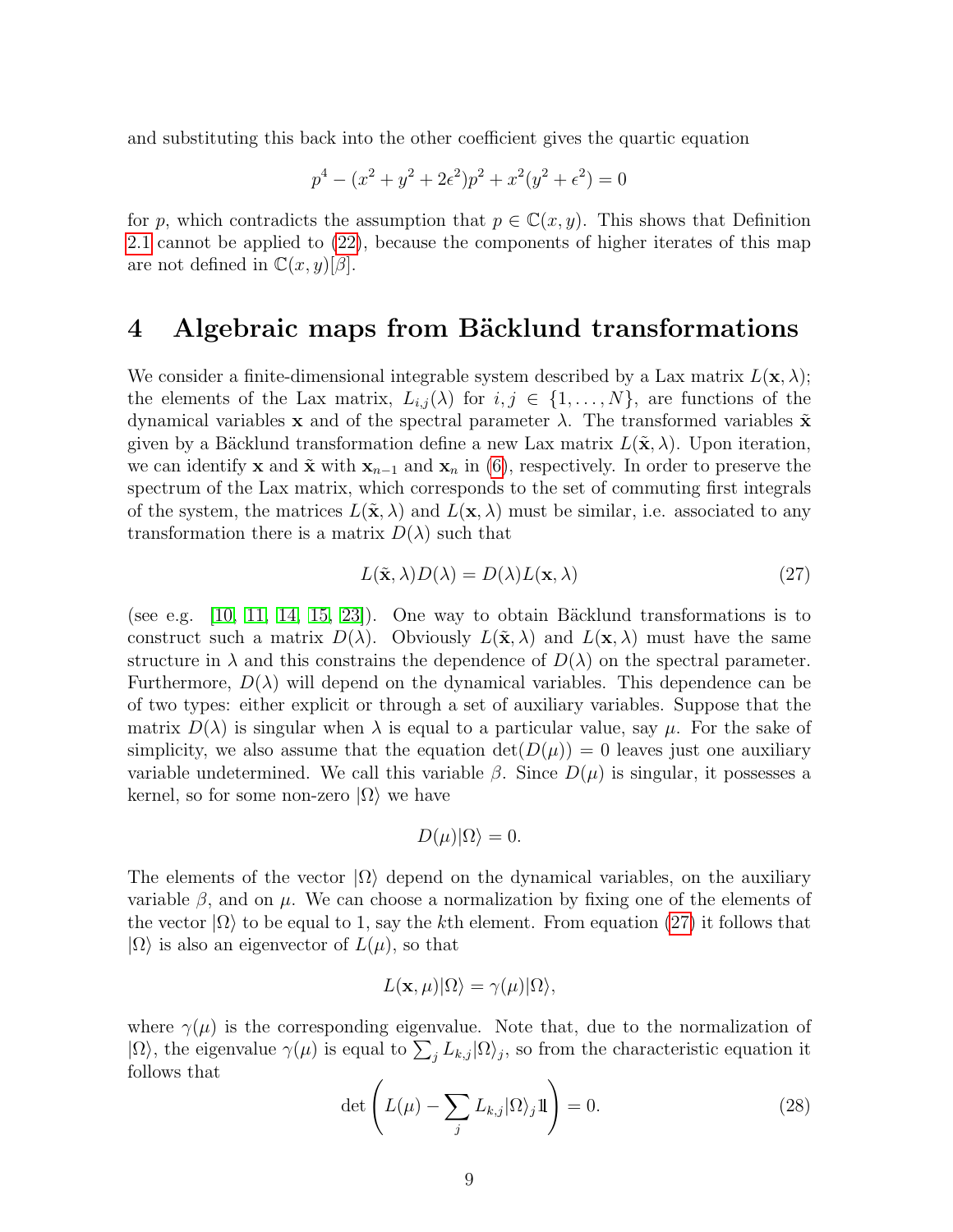<span id="page-10-0"></span>If the dependence of the elements of  $|\Omega\rangle$  is polynomial in  $\beta$  then the previous equation is a polynomial in  $\beta$  and the degree is at least N. Indeed, to the best of our knowledge, the degree is exactly  $N$  for all Bäcklund transformations of finite-dimensional integrable systems, since the elements of the kernel  $|\Omega\rangle$  are linear in  $\beta$  (see e.g. [\[6,](#page-15-5) [7,](#page-15-6) [11,](#page-16-10) [14,](#page-16-11) [15,](#page-16-12) [22,](#page-16-13) [23,](#page-17-0) [24\]](#page-17-1)). Equation [\(28\)](#page-8-1) then corresponds to equation [\(7\)](#page-3-5) for the variable  $\beta$ . The transformation for  $x$  in [\(3\)](#page-2-2) is determined from [\(27\)](#page-8-0).

**Remark 4.1** Since the spectrum of the Lax matrix is preserved by  $(27)$ , this means that  $\gamma(\mu)$  is independent of n, or, in other words  $\gamma(\mu, \tilde{\mathbf{x}}) = \gamma(\mu, \mathbf{x})$ . The equation [\(28\)](#page-8-1) is equivalent to

$$
\det\left(L(\mu)-\gamma\mathbb{1}\right)=0,
$$

which is a polynomial in  $\gamma$  of degree N, defining a curve in the  $(\mu, \gamma)$  plane - the spectral curve.

**Remark 4.2** In the case of Bäcklund transformations, because  $\gamma$  is a conserved quantity, it is more convenient to view the components of the map as being defined over  $\mathbb{C}(\mathbf{x})[\gamma]$  rather than  $\mathbb{C}(\mathbf{x})[\beta]$ . Thus one can replace  $\beta_n$  with  $\gamma_n$  throughout the formulae for the iterates, so that the second equation of  $(6)$  just becomes

$$
\gamma_n = \gamma_{n-1},\tag{29}
$$

and [\(7\)](#page-3-5), which is the equation for the spectral curve, reads as

<span id="page-10-1"></span>
$$
\gamma^N + \sum_{k=0}^{N-1} c_k(\mathbf{x}_n, \mu) \gamma^k = 0
$$
\n(30)

for all n, where the coefficients  $c_k(\mathbf{x}_n, \mu)$  are conserved quantities (independent of n). The inverse map is automatically defined over  $\mathbb{C}(\mathbf{x})[\gamma]$ , via the equation  $D(\lambda)L(\tilde{\mathbf{x}},\lambda) =$  $L(\mathbf{x}, \lambda)D(\lambda)$  (see equation [\(27\)](#page-8-0)), where  $D(\lambda)$  is the adjugate of the matrix  $D(\lambda)$ .

In the next section we give some simple examples of algebraic maps from Bäcklund transformations, and calculate their algebraic entropies according to Definition [\(2.1\)](#page-3-4). Since the maps are integrable we find their entropies to be zero, as expected.

#### 5 Examples of Bäcklund transformations

We now calculate the algebraic entropy for two examples of algebraic maps coming from Hamiltonian systems with one degree of freedom. The first example, which is the Bäcklund transformation for the harmonic oscillator  $[15]$ , is very simple but instructive since all the calculations can be made by hand. The second example comes from a Hamiltonian with a cubic potential, and is the simplest case of the discrete Mumford systems considered in [\[11\]](#page-16-10).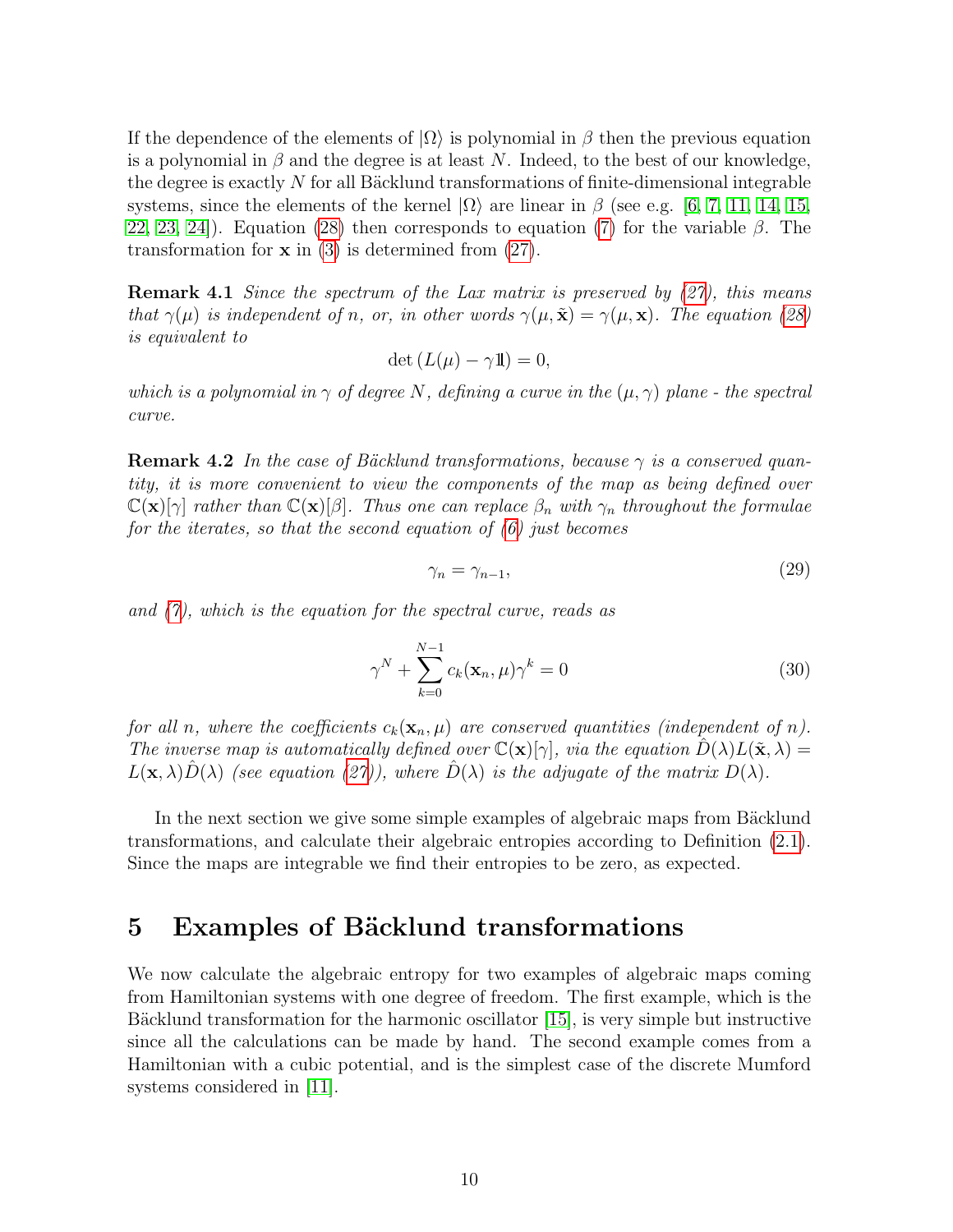#### 5.1 Discrete harmonic oscillator

The Lax representation with spectral parameter for the one-dimensional harmonic oscillator is given by

$$
L(\lambda) = \begin{pmatrix} 1 & (p - iq)\lambda^{-1} \\ (p + iq)\lambda^{-1} & -1 \end{pmatrix}, \quad M = \frac{i}{2} \begin{pmatrix} 1 & 0 \\ 0 & -1 \end{pmatrix}, \quad \dot{L}(\lambda) = [L, M]
$$

The spectral curve, conserved under the action of the flow, is defined by

$$
\gamma^{2}(\lambda) = \det(L(\lambda)) = 1 + \frac{p^{2} + q^{2}}{\lambda^{2}}.
$$

We shall write the transformations in the new variables

$$
a := p - \mathrm{i}q, \qquad b = p + \mathrm{i}q
$$

A dressing matrix  $D(\lambda)$ , providing a one-parameter family of Bäcklund transformations, is given by [\[15\]](#page-16-12)

$$
D(\lambda) = \begin{pmatrix} 1 & \mu \beta \lambda^{-1} \\ \mu \beta^{-1} \lambda^{-1} & 1 \end{pmatrix}, \qquad \beta := -\frac{\mu(1 + \gamma(\mu))}{b} = \frac{a}{\mu(1 - \gamma(\mu))},
$$

from which we find

$$
\tilde{a} = a \frac{\gamma(\mu) + 1}{\gamma(\mu) - 1} \}
$$
 with  $\gamma(\mu)^2 = 1 + \frac{ab}{\mu^2}$ .  
\n
$$
\tilde{b} = b \frac{\gamma(\mu) - 1}{\gamma(\mu) + 1}
$$

The previous transformations define the recursions (cf. equations [\(29\)](#page-9-1), [\(30\)](#page-9-2))

$$
a_n = a_{n-1} \frac{\gamma_{n-1} + 1}{\gamma_{n-1} - 1}, \qquad b_n = b_{n-1} \frac{\gamma_{n-1} - 1}{\gamma_{n-1} + 1}, \tag{31}
$$

and

<span id="page-11-1"></span>
$$
\gamma_n = \gamma_{n-1}, \qquad \gamma_n^2 = 1 + \frac{a_n b_n}{\mu^2}
$$

for all n. The components of the map  $(5.1)$  and its iterates are naturally defined over  $\mathbb{C}(a, b)[\gamma]$ : each element  $(a_k, b_k)$  can be expressed as a sum  $(A_k, B_k) + \gamma(C_k, D_k)$  (cf. equation [\(6\)](#page-3-0)), where  $A_k$ ,  $B_k$ ,  $C_k$  and  $D_k$  are rational functions of a, b, and are also rational functions of the parameter  $\mu$ .

From formulae [\(31\)](#page-10-1) we can find the functions  $A_n$ ,  $B_n$ ,  $C_n$  and  $D_n$  explicitly. Indeed, with  $a_0 = a$ ,  $b_0 = b$  and  $\gamma_0 = \gamma$ , using the binomial theorem and the definition of  $\gamma$ , we get

<span id="page-11-0"></span>
$$
a_n = a \left(\frac{\gamma + 1}{\gamma - 1}\right)^n = \frac{a\mu^{2n}}{a^n b^n} \sum_{k=0}^n {2n \choose 2k} \left(1 + \frac{ab}{\mu^2}\right)^k + \gamma \frac{a\mu^{2n}}{a^n b^n} \sum_{k=0}^{n-1} {2n \choose 2k+1} \left(1 + \frac{ab}{\mu^2}\right)^k,
$$
  

$$
b_n = b \left(\frac{\gamma - 1}{\gamma + 1}\right)^n = \frac{b\mu^{2n}}{a^n b^n} \sum_{k=0}^n {2n \choose 2k} \left(1 + \frac{ab}{\mu^2}\right)^k - \gamma \frac{b\mu^{2n}}{a^n b^n} \sum_{k=0}^{n-1} {2n \choose 2k+1} \left(1 + \frac{ab}{\mu^2}\right)^k.
$$
(32)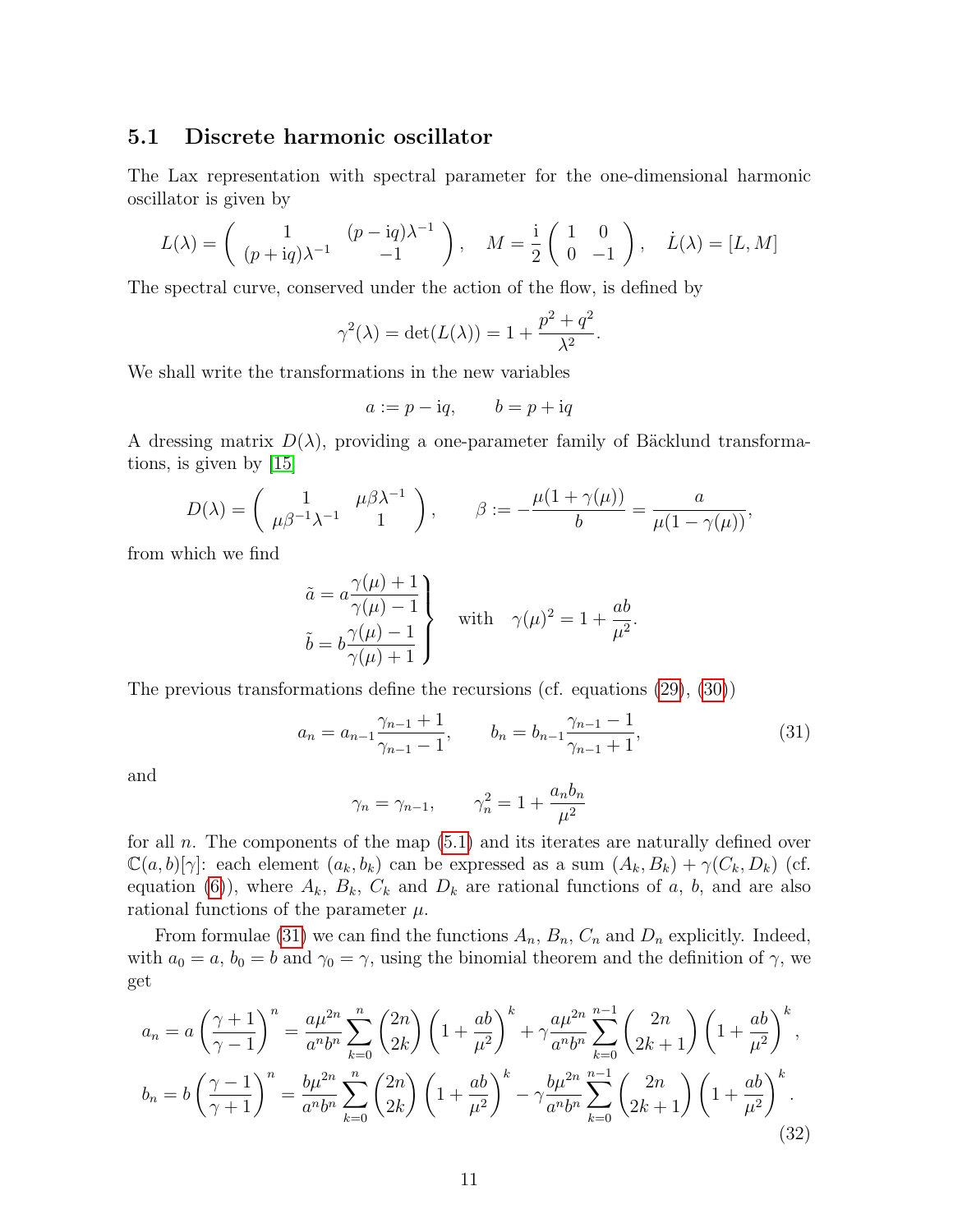The rational functions  $A_n$ ,  $B_n$ ,  $C_n$  and  $D_n$  are then given by

$$
A_n = \frac{\mu^{2n}}{a^{n-1}b^n} \sum_{k=0}^n {2n \choose 2k} \left(1 + \frac{ab}{\mu^2}\right)^k, \quad B_n = \frac{\mu^{2n}}{a^n b^{n-1}} \sum_{k=0}^n {2n \choose 2k} \left(1 + \frac{ab}{\mu^2}\right)^k,
$$
  

$$
C_n = \frac{\mu^{2n}}{a^{n-1}b^n} \sum_{k=0}^{n-1} {2n \choose 2k+1} \left(1 + \frac{ab}{\mu^2}\right)^k, \quad D_n = -\frac{\mu^{2n}}{a^n b^{n-1}} \sum_{k=0}^{n-1} {2n \choose 2k+1} \left(1 + \frac{ab}{\mu^2}\right)^k.
$$
(33)

From these formulae it is clear that these rational functions are all of the same degree 2n, so from Definition [2.1](#page-3-4) the algebraic entropy of the map [\(31\)](#page-10-1) is

<span id="page-12-2"></span>
$$
\mathcal{E} = \lim_{n \to \infty} \frac{\log(2n)}{n} = 0.
$$

#### 5.2 Hamiltonian with a cubic potential

The Lax representation and the Bäcklund transformations for the Mumford systems are described in [\[11\]](#page-16-10). The simplest such system is defined by the Lax matrix

<span id="page-12-0"></span>
$$
L(\lambda) = \begin{pmatrix} p & 2(\lambda^2 + \lambda q + q^2) \\ 2(\lambda - q) & -p \end{pmatrix},
$$

The Poisson bracket among the variables is the canonical one, i.e.  $\{p,q\} = 1$ . The equations of motion corresponding to the Hamiltonian  $H = \frac{1}{2}$  $\frac{1}{2}(p^2 - 4q^3)$  are

$$
\dot{q} = p, \qquad \dot{p} = 6q^2.
$$

The solution of these equations are expressed in terms of elliptic functions by

$$
q(t) = \wp(t + c_1, 0, -2H), \qquad p(t) = \wp'(t + c_1, 0, -2H),
$$

where  $c_1$  and H are related to the initial values by  $q(0) = \wp(c_1, 0, -2H)$  and  $p(0)^2 =$  $4\wp^3(c_1, 0, -2H) + 2H.$ 

A dressing matrix  $D(\lambda)$  providing a one-parameter family of Bäcklund transformations for this model is given by [\[11\]](#page-16-10)

$$
D(\lambda) = \begin{pmatrix} \beta & \lambda - \mu + \beta^2 \\ 1 & \beta \end{pmatrix}, \qquad \beta := \frac{p + \gamma(\mu)}{2(q - \mu)}
$$

where  $\gamma(\mu)$  defines the spectral curve, conserved under the action of the flow:

$$
\gamma^{2}(\mu) = -\det(L(\mu)) = p^{2} - 4q^{3} + 4\mu^{3}.
$$
 (34)

<span id="page-12-1"></span>The explicit recursions defined by the previous dressing matrix read

$$
p_{n+1} = -\frac{p_n (h_n + \mu^2 (3q_n + \mu))}{(q_n - \mu)^3} - \gamma_n \frac{h_n + q_n^2 (q_n + 3\mu)}{(q_n - \mu)^3},
$$
  
\n
$$
q_{n+1} = \frac{h_n + 2\mu q_n (q_n + \mu)}{2(q_n - \mu)^2} + \gamma_n \frac{p_n}{2(q_n - \mu)^2},
$$
  
\n
$$
\gamma_{n+1} = \gamma_n,
$$
  
\n
$$
\gamma_n^2 = p_n^2 - 4q_n^3 + 4\mu^3.
$$
\n(35)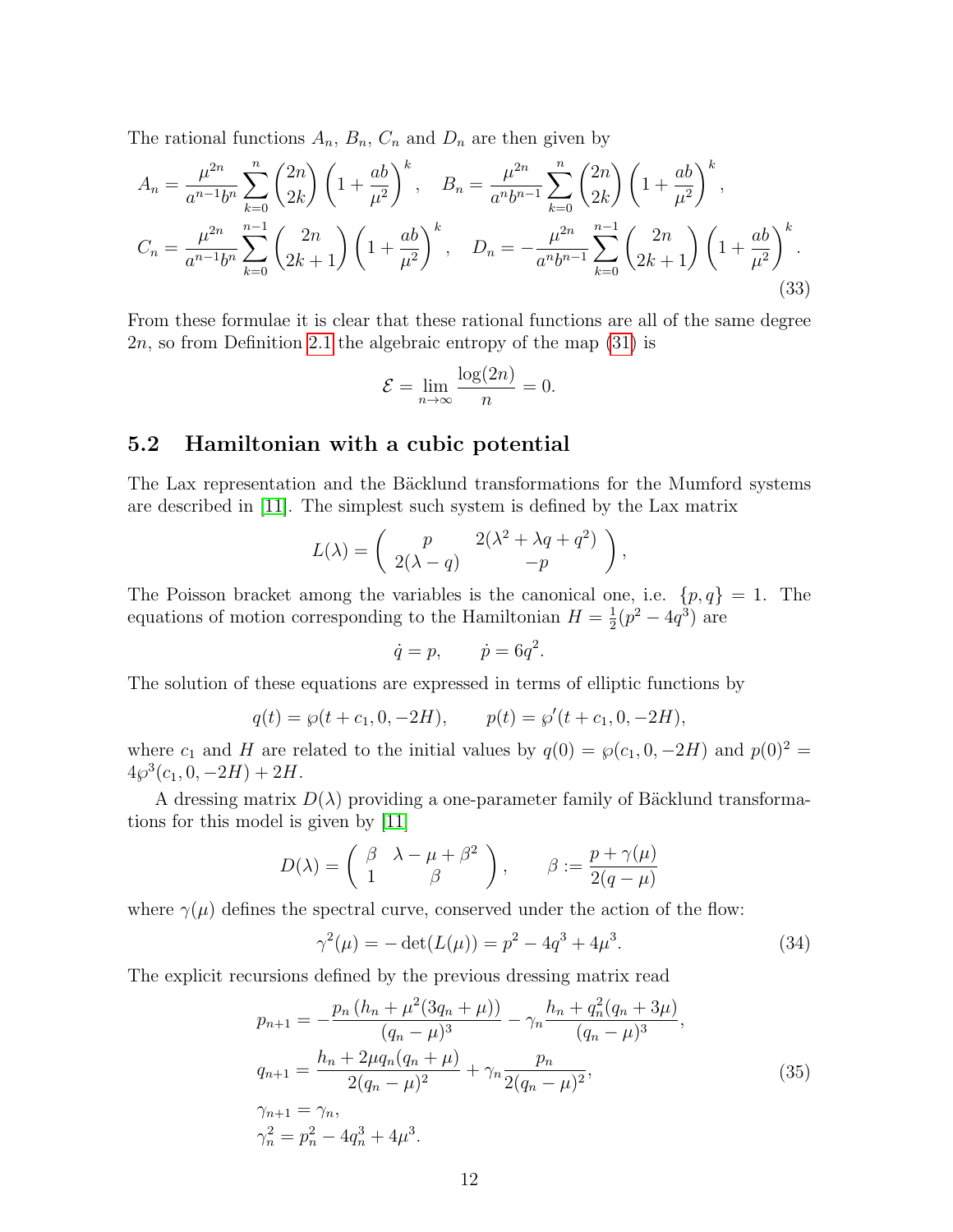<span id="page-13-0"></span>where for brevity we defined  $h_n = p_n^2 - 4q_n^3 = \gamma_n^2 - 4\mu^3$ . The components of this map are defined over the extension  $\mathbb{C}(q,p)[\gamma]$ , so that

$$
p_k = A_k + \gamma C_k, \qquad q_k = B_k + \gamma D_k \quad \forall k
$$

The initial values  $A_0$ ,  $C_0$ ,  $B_0$  and  $D_0$  are fixed by the conditions  $p_0 = p$ , and  $q_0 = q$ that is  $(A_0, B_0, C_0, D_0) = (p, q, 0, 0)$ . In this case it is not trivial to get an explicit expression for the rational functions  $A_n$ ,  $B_n$ ,  $C_n$  and  $D_n$  for all n. But we can get a recurrence for them by using the equations [\(35\)](#page-11-0) themselves and the definition of  $\gamma_n$ . Indeed, since  $\gamma = \gamma_n$  is preserved by the flow, not all four variables  $A_n$ ,  $B_n$ ,  $C_n$  and  $D_n$ are independent. There are two constraints, explicitly given by

$$
A_n^2 - 4B_n^3 + \gamma^2 C_n^2 - 12B_n D_n^2 \gamma^2 + 4\mu^3 - \gamma^2 = 0,
$$
  
\n
$$
A_n C_n - 2D_n^3 \gamma^2 - 6B_n^2 D_n = 0.
$$
\n(36)

It is clear from these relations that to calculate the entropy of the map it is sufficient to look at the degrees of only two variables, say  $B_n$  and  $D_n$ . Actually, to analyse the growth of the recursions [\(35\)](#page-11-0), it is simpler to look at their implicit form, given by

$$
p_{n+1} + p_n + 2\beta_n(q_{n+1} - q_n) = 0,
$$
  
\n
$$
q_{n+1} + q_n + \mu - \beta_n^2 = 0,
$$
  
\n
$$
2\beta_n^2 q_n + \beta_n(p_{n+1} - p_n) + 2q_{n+1}^2 - 2\mu q_n = 0,
$$
\n(37)

<span id="page-13-1"></span>where

$$
\beta_n = \frac{p_n + \gamma}{2(q_n - \mu)}.
$$

We can introduce another pair of rational functions in  $p$  and  $q$  that appear as coefficients of  $\beta_n$ , i.e.

$$
\beta_n = E_n + \gamma F_n
$$

and the definition of  $\beta_n$  implies

$$
C_n = 2D_n E_n + 2F_n (B_n - \mu) - 1, \qquad A_n = 2E_n (B_n - \mu) + 2D_n F_n \gamma^2.
$$

Since  $A_n$  and  $C_n$  are given in terms of the other variables, we look at the recursions for  $B_n$ ,  $D_n$ ,  $E_n$  and  $F_n$ . From the first two relations in [\(37\)](#page-12-0) we get

$$
B_{n+1} = E_n^2 + \gamma^2 F_n^2 - B_n - \mu, \qquad D_{n+1} = 2E_n F_n - D_n,
$$
  
\n
$$
E_{n+1} + E_n = \frac{\gamma^2 D_{n+1}}{D_{n+1}^2 \gamma^2 - (B_{n+1} - \mu)^2},
$$
  
\n
$$
F_{n+1} + F_n = \frac{B_{n+1} - \mu}{D_{n+1}^2 \gamma^2 - (B_{n+1} - \mu)^2}.
$$
\n(38)

To simplify the counting of degrees somewhat, it is helpful to homogenize to new variables

$$
p \to t^2, \qquad q \to at^3,
$$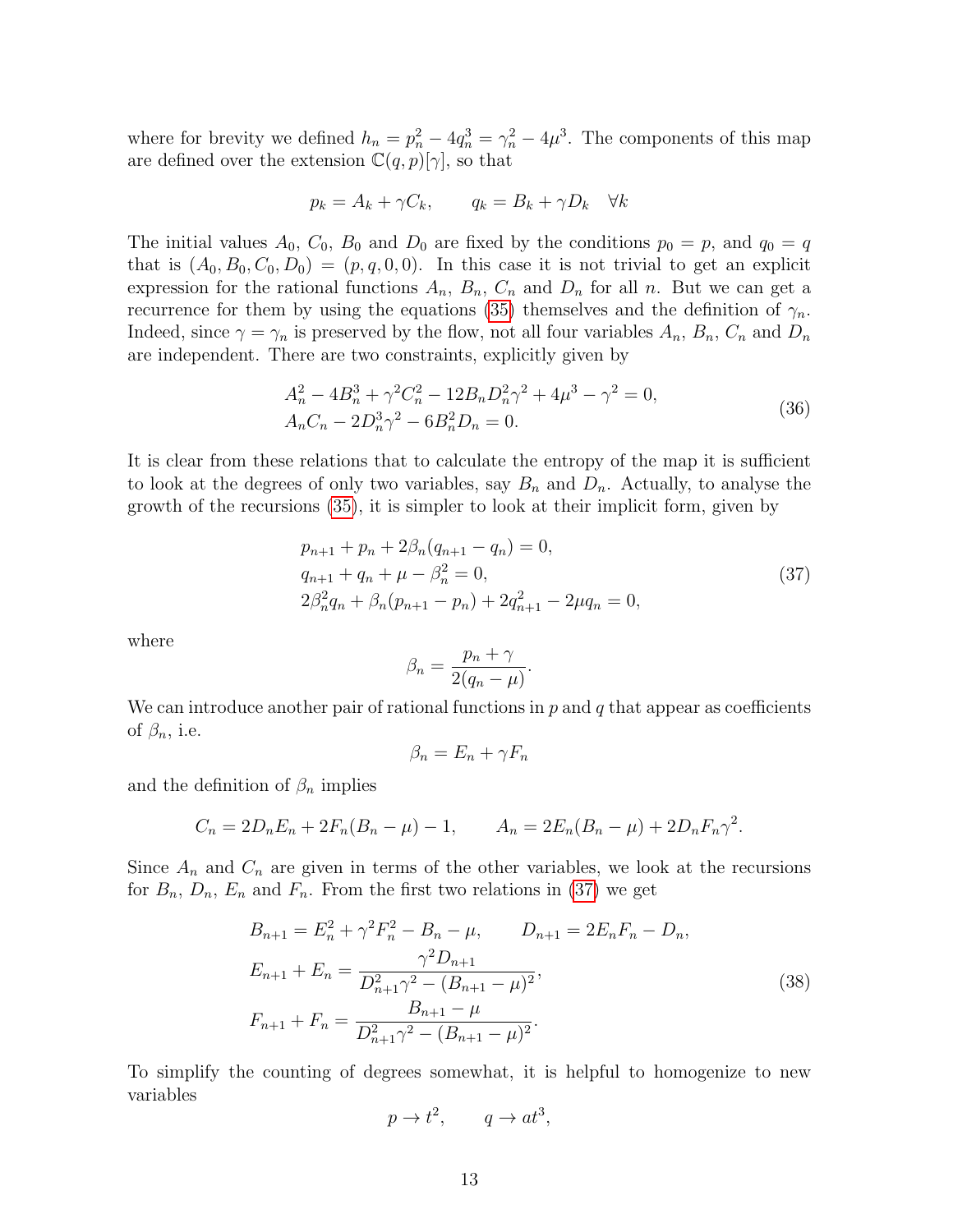| Numerator                                                      | Denominator                                    |
|----------------------------------------------------------------|------------------------------------------------|
| $\vert 2.6, 18, 38, 66, 102, 146, 198, 258, 326, \ldots \vert$ | $\mid 0,4,16,36,64,100,144,196,256,324,\ldots$ |
| $D_n$   0,3,15,33,63,99,141,195,255,321,                       | $0,4,16,36,64,100,144,196,256,324,\ldots$      |

<span id="page-14-1"></span>Table 1: The degrees of  $B_n$  and  $D_n$ .

so that the Hamiltonian function  $p^2 - 4q^3$  becomes a sixth degree monomial in t. This choice is quite natural: roughly speaking the degree of  $p_n$  should be about three halves the degree of  $q_n$  for large n since  $p_n^2 - 4q_n^3 = p^2 - 4q^3$ . To be precise, from the first two equations in [\(38\)](#page-12-1), and taking into account the initial conditions  $(B_0, D_0) = (q, 0)$ , it follows that  $deg(B_n) \geq deg(D_n)$ . Then, the first equation in [\(36\)](#page-12-2) implies

<span id="page-14-0"></span>
$$
3\deg(B_n) \le \max(2\deg(A_n), 2\deg(C_n) + 3) \le 3\deg(B_n) + 3.
$$

This equation immediately gives that the degree of  $p_n$ , given by  $\max(\deg(A_n), \deg(C_n)),$ is asymptotic for large *n* to  $\frac{3}{2} \deg(B_n)$ . Since the value of the entropy [\(10\)](#page-3-6) doesn't change under this scaling, we look at the growth of the variables  $B_n$  and  $D_n$  only. If we ignore the variable  $a$ , then we can just count degrees in  $t$ . They are given in Table [\(1\)](#page-13-0).

If we denote by  $\widehat{D}_n$  the set of the degrees in t of the numerators of  $D_k$  we get

$$
\frac{\widehat{D}_n + 3}{6} = 1, 3, 6, 11, 17, 24, 33, 43, 54, 67, \dots \quad \text{for} \quad n = 1, 2, 3, \dots \tag{39}
$$

which gives

$$
g_n := \frac{\widehat{D}_{n+1} - \widehat{D}_n}{6} = 2, 3, 5, 6, 7, 9, 10, 11, 13, \dots
$$
\n(40)

for  $n \geq 1$ . Apart from the missing term corresponding to  $n = 0$ , which has an anomalous value, the latter sequence is the sequence of positive integers not divisible by 4; it is trivial to show this sequence satisfies

$$
g_n + g_{n+4} = g_{n+1} + g_{n+3},
$$

which immediately gives the recursion

$$
\widehat{D}_{n+5} = 2\widehat{D}_{n+4} - \widehat{D}_{n+3} + \widehat{D}_{n+2} - 2\widehat{D}_{n+1} + \widehat{D}_n
$$

for  $\widehat{D}_n$ , with the solution being

$$
\widehat{D}_n = \frac{12n^2 - 5 - 2(\omega^n + \omega^{2n})}{3}
$$

where  $\omega$  is a primitive cube root of unity. The sequence [\(39\)](#page-13-1) appeared in [\[13\]](#page-16-14) in connection with the degree growth of the discrete Painlevé equations  $\mathbf{d}\text{-}\mathbf{P}_{IV}$  and  $\mathbf{d}\text{-}\mathbf{P}_{V}$ . Similarly for the degrees  $\widehat{B}_n$  of the numerators of  $B_n$  we get

$$
\widehat{B}_n = 4n^2 + 2
$$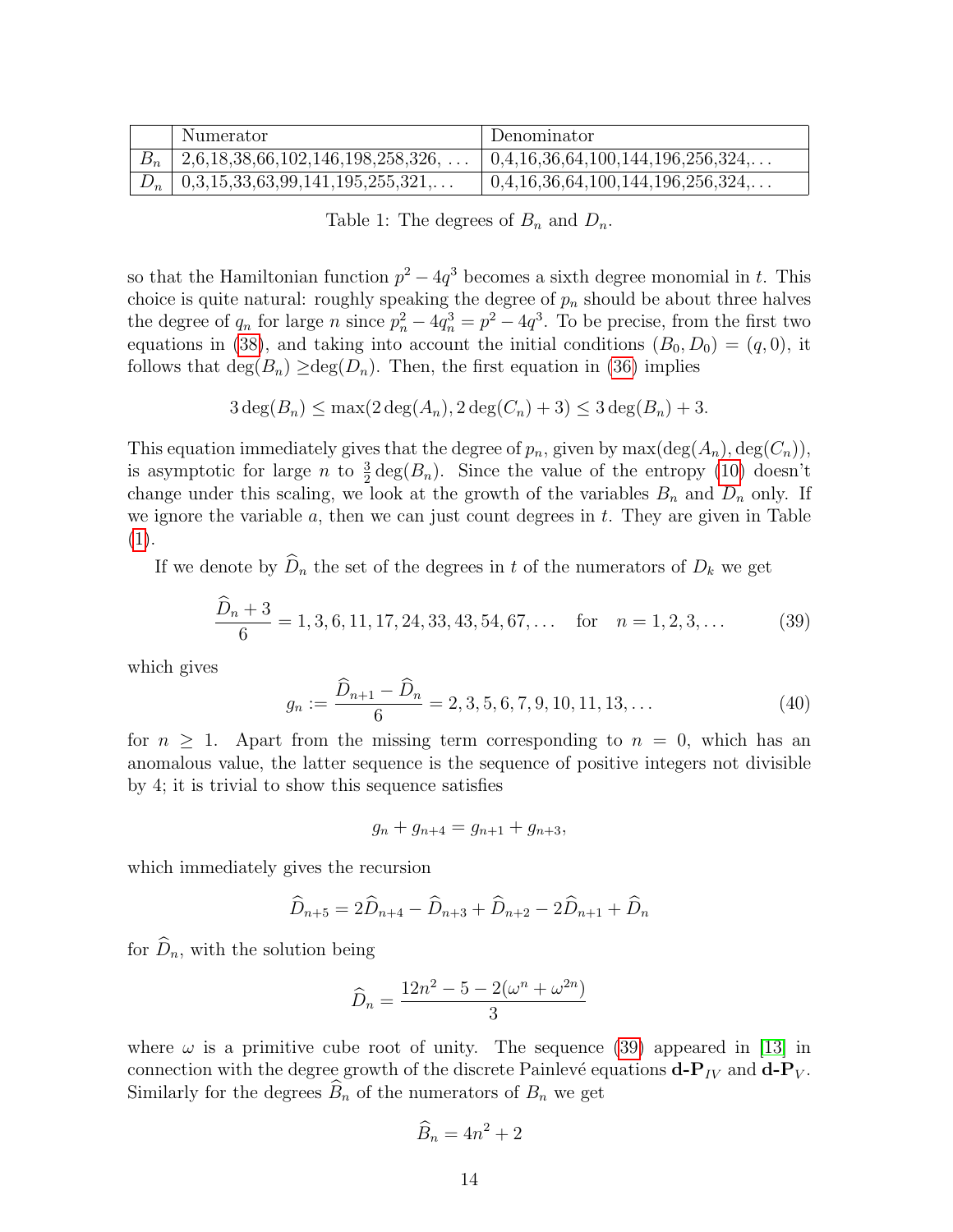whether for both the denominators we get a degree equal to  $4n^2$ . The largest degree between  $B_n$  and  $D_n$  comes from the numerator of  $B_n$  giving

$$
\mathcal{E} = \lim_{n \to \infty} \frac{\log(4n^2 + 2)}{n} = 0.
$$
\n(41)

The growth properties of the map [\(37\)](#page-12-0) can be better understood by looking at the action of the transformations on the elliptic curve defined by  $p^2 - 4q^3 = 2H$ . Indeed it is possible to uniformize the transformations by making an elliptic change of variables. It can be shown that the nth iterate of the transformations [\(35\)](#page-11-0) can be written as

$$
q_n = \wp(nT + \alpha_0, 0, -2H), \qquad p_n = \wp'(nT + \alpha_0, 0, -2H) \tag{42}
$$

where  $q_0 = \wp(\alpha_0, 0, -2H)$  and  $p_0 = \wp'(\alpha_0, 0, -2H)$ . The uniformizing variable T is defined in terms of  $\mu$  by the relation  $\mu = \wp(T, 0, -2H)$  and the Hamiltonian H is fixed by the value  $\frac{1}{2}(p_0^2 - 4q_0^3)$ . The translation formulae [\(42\)](#page-14-0) are a consequence of the fact that the map [\(35\)](#page-11-0) is a birational transformation of the curve [\(34\)](#page-11-1). We notice also that, by the identification of  $\gamma(\mu) = -\frac{\wp'(T, 0, -2H)}{\wp(T, 0, -2H)}$ , equations [\(37\)](#page-12-0) are equivalent to the well-known addition formulae  $\Big\vert$  $\wp(T)$   $\wp'(T)$  1  $\wp(\alpha)$   $\wp'(\alpha)$  1  $\wp(T+\alpha) \wp'(T+\alpha)$  1  $\Big| = 0$  and  $\frac{1}{4}$  $\int \wp'(T) - \wp'(\alpha)$  $\wp(T)-\wp(\alpha)$  $\bigg)^2 = \wp(T+\alpha) +$  $\wp(T) + \wp(\alpha).$ 

To calculate the growth of the iterations [\(35\)](#page-11-0) we can either use the previous addition formulae, or the duplication formula for the function  $\wp$ , that is  $\wp(2T) = \frac{\wp^4 - 4H\wp}{4\wp^3 + 2H}$  $\frac{\wp - 4H\wp}{4\wp^3 + 2H}$ . In the simpler case when  $\alpha_0 = 0$ , from the duplication formula it follows that after  $k = 2^n$ steps,  $\wp(2^nT)$  has a numerator in terms of  $\wp(T)$  with a degree equal to  $(2^n)^2$ , so that the growth of degrees is quadratic in the number of steps, and the entropy is

$$
\mathcal{E} = \lim_{n \to \infty} \frac{\log(4^n)}{2^n} = 0.
$$

<span id="page-15-4"></span><span id="page-15-2"></span><span id="page-15-0"></span>In the general case when  $\alpha_0 \neq 0$ , combining the addition and duplication formulae, it is easy to get a cubic growth of the degrees, that is a growth in terms of  $\wp(T)$  with a degree equal to  $(2^n)^3$ , and the entropy is

$$
\mathcal{E} = \lim_{n \to \infty} \frac{\log(8^n)}{2^n} = 0,
$$

<span id="page-15-3"></span>in agreement with [\(41\)](#page-14-1).

# <span id="page-15-1"></span>6 Conclusions

<span id="page-15-6"></span><span id="page-15-5"></span>The main aim of this work was to extend the notion of algebraic entropy to algebraic maps, that is to maps whose components are defined on a field extension  $\mathbb{C}(\mathbf{x})[\beta]$ , where  $\beta$  satisfies a polynomial of degree N whose coefficients are rational functions of the dynamical variables x. A clue as to how to do this was provided by the theory of Bäcklund transformations for finite-dimensional systems that are represented by maps of this type, with the special property that higher iterates can be expressed in terms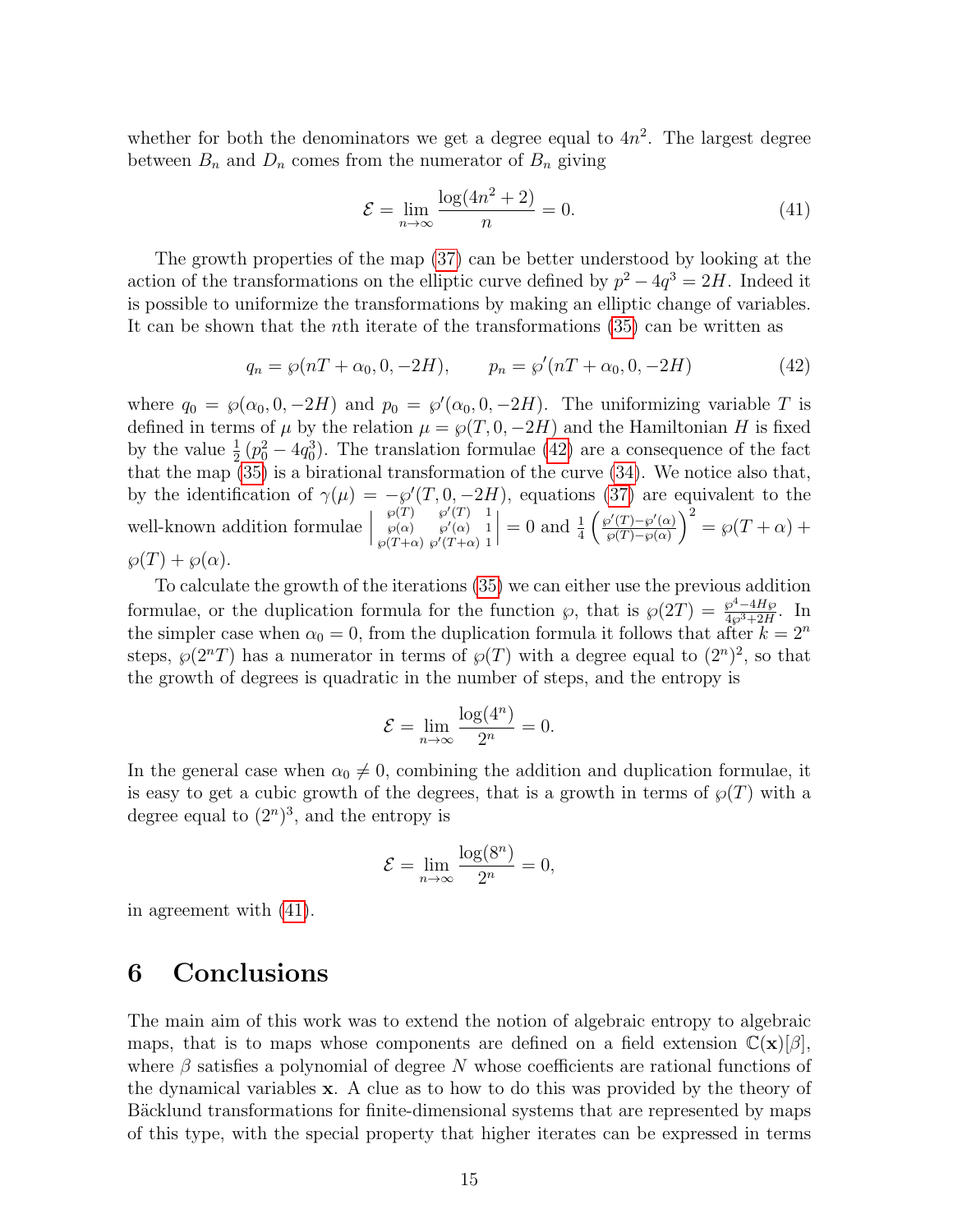<span id="page-16-6"></span><span id="page-16-0"></span>of the same field extension. The definition [\(2.1\)](#page-3-4) is quite natural and it reduces to the usual one in the case  $N = 1$ , that is when  $\beta$  is itself a rational function of the dynamical variables. Bäcklund transformations give integrable maps (in the sense of Liouville), so we conjecture that all algebraic maps associated to Bäcklund transformations have a zero entropy (and conversely, we would expect that all algebraic maps with zero entropy are Bäcklund transformations for some continuous integrable system). A clue in this direction is given by the fact that Bäcklund transformations, when expressed in uniformizing variables, represent addition formulae for the corresponding functions [\[23\]](#page-17-0). In all our examples there is an inverse map which is rational in the extended variables  $(\mathbf{x}, \beta)$ . This extended birational nature of a map in the context of zero entropy seems to be essential for integrability to hold.

<span id="page-16-10"></span><span id="page-16-9"></span><span id="page-16-2"></span>The first example we considered is a non-integrable algebraic map, namely [\(11\)](#page-5-1), which arises from the birational map  $(20)$  in one dimension higher, by restricting to a level set of its polynomial first integral. In general the entropy of the restricted map is bounded above by the entropy of the ambient map; it is interesting to observe that they are the same in our example, and it would be worth examining other examples of this kind to see if this is a general phenomenon.

#### <span id="page-16-14"></span>Acknowledgments

<span id="page-16-11"></span>A.N.W.H. is grateful to the Dipatimento di Matematica e Fisica, Roma 3 for supporting his visits to Rome in November 2013 and March 2014. His research is funded by the Engineering and Physical Sciences Research Council Fellowship EP/M004333/1.

# <span id="page-16-12"></span>References

- <span id="page-16-5"></span>[1] Bellon M P and Viallet C M 1999 Algebraic Entropy. Commun. Math. Phys. 204 425–437.
- <span id="page-16-7"></span>[2] Grammaticos B, Ramani A and Viallet C M 2005 Solvable chaos. Phys. Lett. A 336 152 158.
- <span id="page-16-8"></span>[3] Csörnyei M and Laczkovich M 2001 Some periodic and non-periodic recursions. Monatsh. Math. 132 215–236.
- [4] Halburd R G 2005 Diophantine integrability. J. Phys. A: Math. Gen. 38 L263–269.
- <span id="page-16-3"></span><span id="page-16-1"></span>[5] Hietarinta J and Viallet C M 2007 Searching for integrable lattice maps using factorization. *J. Phys. A: Math. Theor.* **40** 12629.
- <span id="page-16-4"></span> $[6]$  Hone A N W, Kuznetsov V B and Ragnisco O 1999 Bäcklund transformations for many-body systems related to KdV. J. Phys. A: Math. Gen. 32 299–306.
- <span id="page-16-13"></span>[7] Hone A N W, Kuznetsov V B and Ragnisco O 1999 Bäcklund transformations for the sl(2) Gaudin magnet. J. Phys. A: Math. Gen. 34 2477–2490.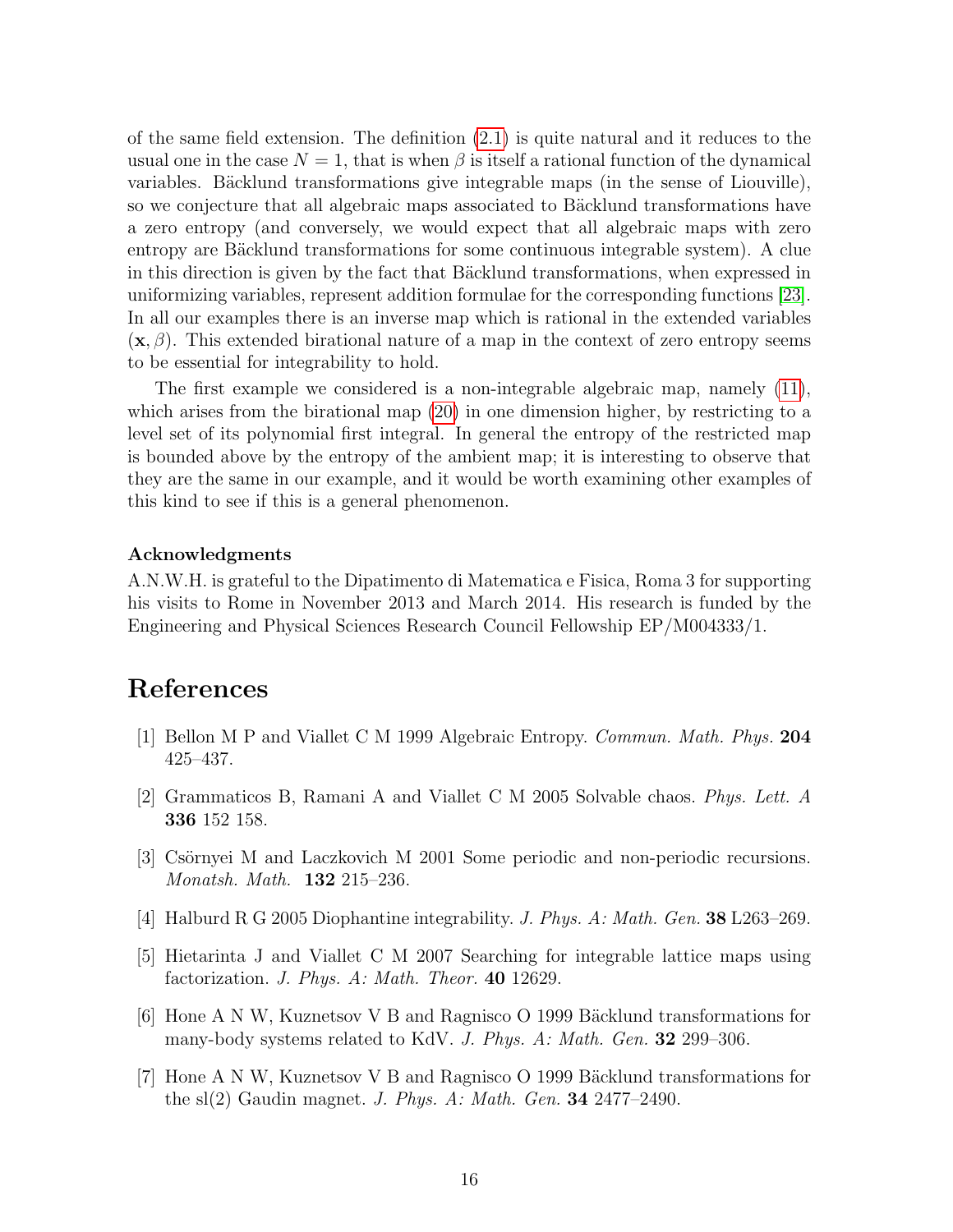- <span id="page-17-0"></span>[8] Hone A N W 2006 Diophantine non-integrability of a third-order recurrence with the Laurent property. J. Phys. A: Math. Gen. 39 L171–L177.
- <span id="page-17-1"></span>[9] Kajiwara K, Kaneko M, Nobe A, Tsuda T 2009 Ultradiscretization of a solvable two-dimensional chaotic map associated with the Hesse cubic curve. Kyushu Journal of Mathematics 63 315–338.
- [10] Kuznetsov V B and Sklyanin E K 1998 On Bäcklund Transformations for manybody systems. J. Phys. A: Math. Gen., 31, 2241–2251.
- [11] Kuznetsov V B and Vanhaecke P 2002 Bäcklund transformations for finitedimensional integrable systems: a geometric approach. Journal of Geometry and Physics 44 1–40.
- [12] Lafortune S, Carstea A S, Ramani A, Grammaticos B and Ohta Y 2001 Integrable third-order mappings and their growth properties. Regular and Chaotic Dynamics 6 443-448.
- [13] Lafortune S, Ramani A, Grammaticos B, Ohta Y and Tamizhmani K M 2001 Blending two discrete integrability criteria: singularity confinement and algebraic entropy. Bäcklund and Darboux transformations. The geometry of solitons (Halifax, NS, 1999), CRM Proceedings and Lecture Notes 29 American Mathematical Society, Providence, RI, pages 299–311.
- [14] Ragnisco O and Zullo F 2010 Bäcklund transformations as exact integrable time discretizations for the trigonometric Gaudin model. J. Phys. A: Math. Theor. 43 434029.
- [15] Ragnisco O and Zullo F 2012 Quantum Bäcklund Transformations: some ideas and examples. Theoret. Math. Phys. 172 1159–1170.
- [16] Roberts J A G and Baake M 1994 Trace maps as 3D reversible dynamical systems with an invariant. J. Stat. Phys. **74** 829–888.
- [17] Rychlik M and Torgerson M 1998 Algebraic non-integrability of the Cohen map. New York J. Math. 4 57–74.
- [18] Suris Yu B 1989 Integrable mappings of the standard type. Functional Analysis and Applications 23 74–76.
- [19] Veselov A P 1991 Integrable maps. Russ. Math. Surv. 46 1–51.
- [20] Viallet C M 2008 Algebraic dynamics and algebraic entropy. International Journal of Geometric Methods in Modern Physics 5 1373-1391.
- [21] Weyl H 1968 Algebraic Theory of Numbers Fifth Printing, Princeton University Press, Princeton, NJ.
- $[22]$  Zullo F 2011 Bäcklund Transformation for the elliptic Gaudin model and a Clebsch system. J. Math. Phys. 52 073507.